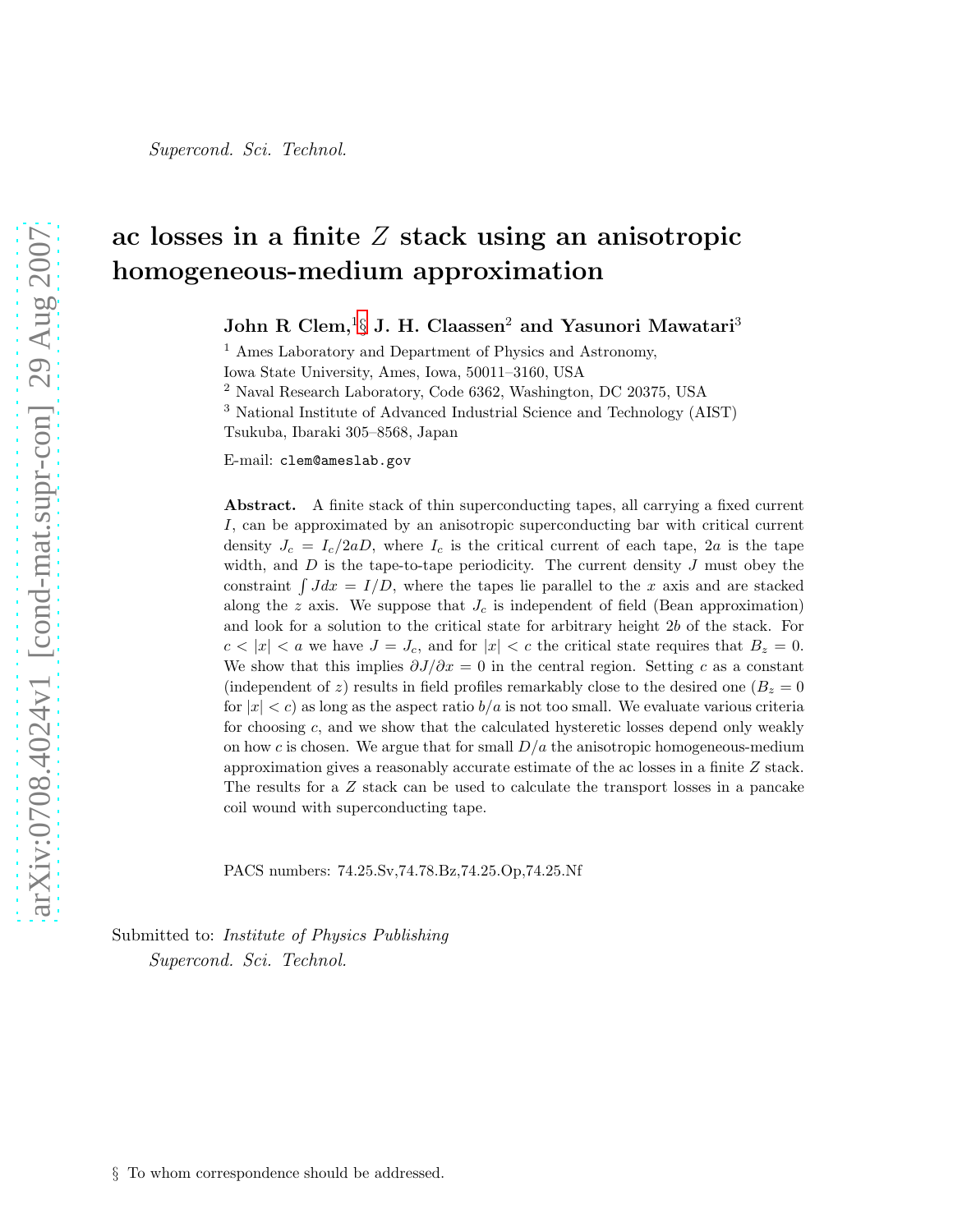

**Figure 1.** Finite Z stack: a stack of superconducting strips of infinite length in the  $y$ direction, each carrying current  $I$ . The overall height of the stack is  $2b$ .

### 1. Introduction

It is now possible to wind pancake coils from long lengths of high-temperature superconducting  $(HTS)$  tape  $[1, 2]$  $[1, 2]$ . To date there have been no theoretical calculations of the losses in this difficult geometry other than those using a variational approach [\[3\]](#page-20-2) or via numerical simulations [\[2\]](#page-20-1). A related geometry, shown in figure 1, consists of a stack of tapes of infinite length in the y direction, each carrying a total current I. This is closely related to the coil geometry but has the advantage of computational simplicity. The tapes of width  $2a$  in the x direction are stacked in the z direction to a height  $2b$ . This problem should be distinguished from one that has been previously considered [\[4\]](#page-20-3), where the total current carried by all the tapes was given but the share taken by each one could vary, as would be the case if the tapes were bundled together to increase the current-carrying capacity of a conductor. In a coil the current in each winding is constrained to be the same, and we preserve this feature in our related geometry. We assume further that the thickness d of each superconducting film is much smaller than the width 2a. This is certainly true for 2G (second generation) YBCO tape [\[5\]](#page-20-4), where the tape-to-tape periodicity  $D$  is governed by the thicknesses of the insulator, substrate, and buffer layers.

Both Mawatari [\[6\]](#page-20-5) and Müller [\[7,](#page-20-6) [8\]](#page-20-7), considered this problem in the limit  $b \to \infty$ and obtained analytic expressions for the fields and currents. Both authors noted that in the limit  $D \ll a$  the solutions approach those for a uniform infinite slab of width 2a carrying an average current density  $I/2aD$ . In other words, the stack becomes equivalent to a homogenous superconducting slab with critical current density

<span id="page-1-0"></span>Reference  $[8]$  also corrects typographical errors in expressions for the ac losses given in [\[7\]](#page-20-6).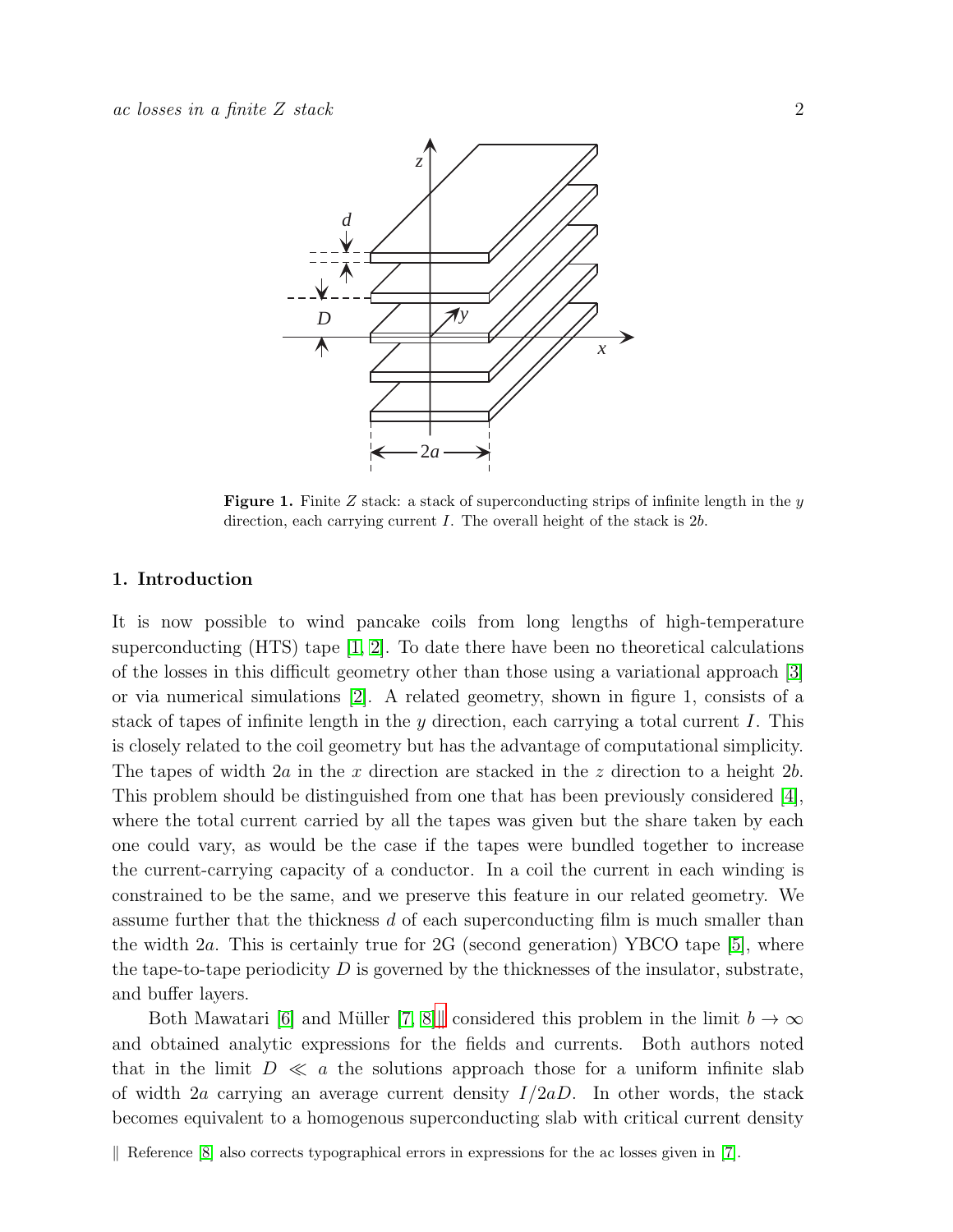

**Figure 2.** ac losses in an infinite Z stack, calculated from the analytic solutions in [\[6\]](#page-20-5), normalized to the losses in the equivalent uniform slab, at various current amplitudes I and stack periodicities D.

 $J_c = I_c/2aD$ , where  $I_c$  is the critical current in each tape. We expect that in practical applications the ratio  $D/a$  will lie in the range 0.01-0.2. In figure 2 we show exact calculations of the ac losses as in [\[6\]](#page-20-5), normalized to the ac losses calculated using the homogeneous approximation, as a function of  $D/a$ . It can be seen that the homogeneous approximation is reasonably accurate for small  $D/a$  and large  $I/I_c$ . Specifically, if we restrict ourselves to currents of amplitude greater than  $0.2 I_c$ , this approximation gives better than 20% accuracy if  $D/a < 0.2$ . From an engineering perspective this sort of accuracy is usually adequate, especially since the error is in the right direction (overestimating, rather than underestimating, the dissipation).

At present there are no analytic solutions available for the problem of a finite stack of conductors. To initially approach this problem it makes sense to use an approach that has some of the features of a homogeneous model. However, our model must also account, at least approximately, for the screening by subcritical portions of the superconducting strips. It is likely that the error in this approach will be similar to that of the infinite stack; see figure 2. The current density  $J_y$  and magnetic induction **B** are averaged over a volume  $D^3$ ; that is, we use only macroscopic values of these quantities. To model the constraint of constant total current in each tape, we require that  $\int J_y dx = I/D$  for all  $|z| < b$ . In section 2 we use this anisotropic homogeneousmedium approximation to calculate the ac losses of a finite Z stack of superconducting tapes. We discuss and summarize our results in section 3.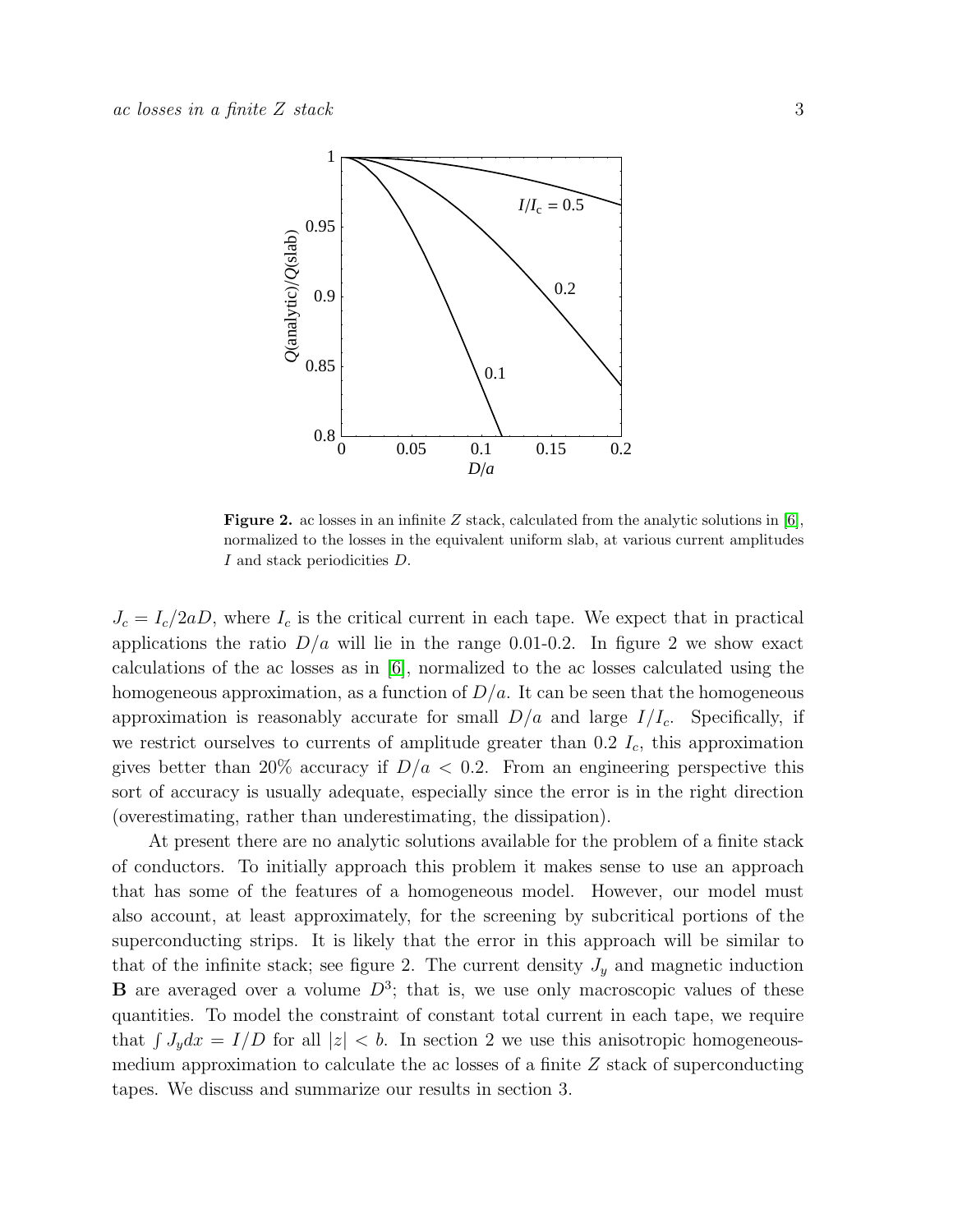#### 2. Anisotropic homogeneous-medium approximation

We consider a sample initially in the virgin (magnetic-flux-free) state and examine the initial penetration of magnetic flux as current is applied in the y direction. We anticipate that, similar to case of an infinite slab, we will have a region  $c < |x| < a$  with  $J_y = J_c$ . For simplicity, we use the Bean [\[9,](#page-20-8) [10\]](#page-20-9) critical state model, in which  $J_c$  is independent of field. Unlike the behavior in a homogeneous infinite slab, however, in principle we should allow for c to vary as a function of z. Further, we cannot assume that  $J_y = 0$ and  $\mathbf{B} = 0$  in the region  $|x| < c(z)$ , as is the case for the homogeneous infinite slab. It is known from studies of the critical state model in an isolated superconducting strip [\[11,](#page-20-10) [12\]](#page-20-11) that no significant amount of magnetic flux can penetrate subcritical portions of the strip (i.e.,  $B_z = 0$  wherever  $J_y < J_c$ ); this is also true for each of the strips in the Z stack. On the other hand, a finite  $B_x$  is allowed, since magnetic flux can thread between the superconducting layers from the ends of the tapes without fully penetrating any superconductor. This leads to important constraints on **B** and  $J_y = J_m$  in the middle region  $|x| < c(z)$ : Since  $\nabla \cdot \mathbf{B} = 0$ , we must have  $\partial B_x/\partial x = 0$ , such that  $B_x$  depends only on z. Ampere's law requires that  $\mu_0 J_m = \partial B_x/\partial z - \partial B_z/\partial x$ . Since the second term on the right-hand side is zero and the first depends only on z, we conclude that  $J_m$ can depend only on z. Thus the current density  $J_y$  as a function of x has a step-function character, with the values  $J_m$  for  $|x| < c(z)$  and  $J_c$  for  $|x| > c(z)$ . To have a fixed total current in each layer we require

<span id="page-3-0"></span>
$$
J_m/J_c = 1 - (a/c)(1 - I/I_c). \tag{1}
$$

For finite values of b, the current density  $J_c$  in the region  $c < x < a$  contributes, via the Biot-Savart law, a positive value of  $B_z(c, 0)$ , while the current density  $J_c$  in the region  $-a < x < -c$  contributes a negative value of smaller magnitude. In order to make  $B_z(c, 0) = 0$ , the current density in the region  $-c < x < c$  must obey  $J_m > 0$ , so that it makes a negative contribution to  $B_z(c, 0)$ , thereby cancelling the net positive contribution from the currents in the regions for which  $c < |x| < a$ . Since  $0 < J_m < J_c$ and  $0 < c < a$ , we thus see that  $c/a$  can vary in the range from  $(1 - I/I_c)$  to 1. In the limit as  $b \to \infty$ , we must find that  $J_y/J_c \to 0$  for  $|x| < c$  and that  $c/a \to 1 - I/I_c$ . The theoretical problem thus reduces to finding a  $c(z)$  that yields macroscopic fields consistent with the above requirements of the critical state. This means that we must have a region defined by  $|x| < c(z)$  where  $B_z = 0$ .

Our primary goal in this paper is to calculate the hysteretic ac losses in a Z stack. Using the above approach, once we obtain the solutions for  $B_z(x, z)$ , we begin by finding  $Q'_{init}$ , the energy per unit length dissipated upon initial penetration of magnetic flux, i.e., when the current in each tape is raised from zero to a maximum value  $I < I_c$ , starting from the virgin state (no trapped magnetic fields in the superconductor). To derive  $Q'_{init}$ , we (a) integrate  $\mathbf{J} \cdot \mathbf{E}$  over the cross section of the stack, (b) neglect the relatively small losses in the tapes in the middle region,  $|x| < c(z)$ , where  $J_y < J_c$ ,  $B_z(x, z) = 0$ , and  $\mathbf{E} = 0$ , (c) note that  $J_y = J_c$  in the outer regions,  $c(z) < |x| < a$ , (d) apply Faraday's law,  $\nabla \times \mathbf{E} = -\partial \mathbf{B}/\partial t$ , (e) integrate over time as the magnetic induction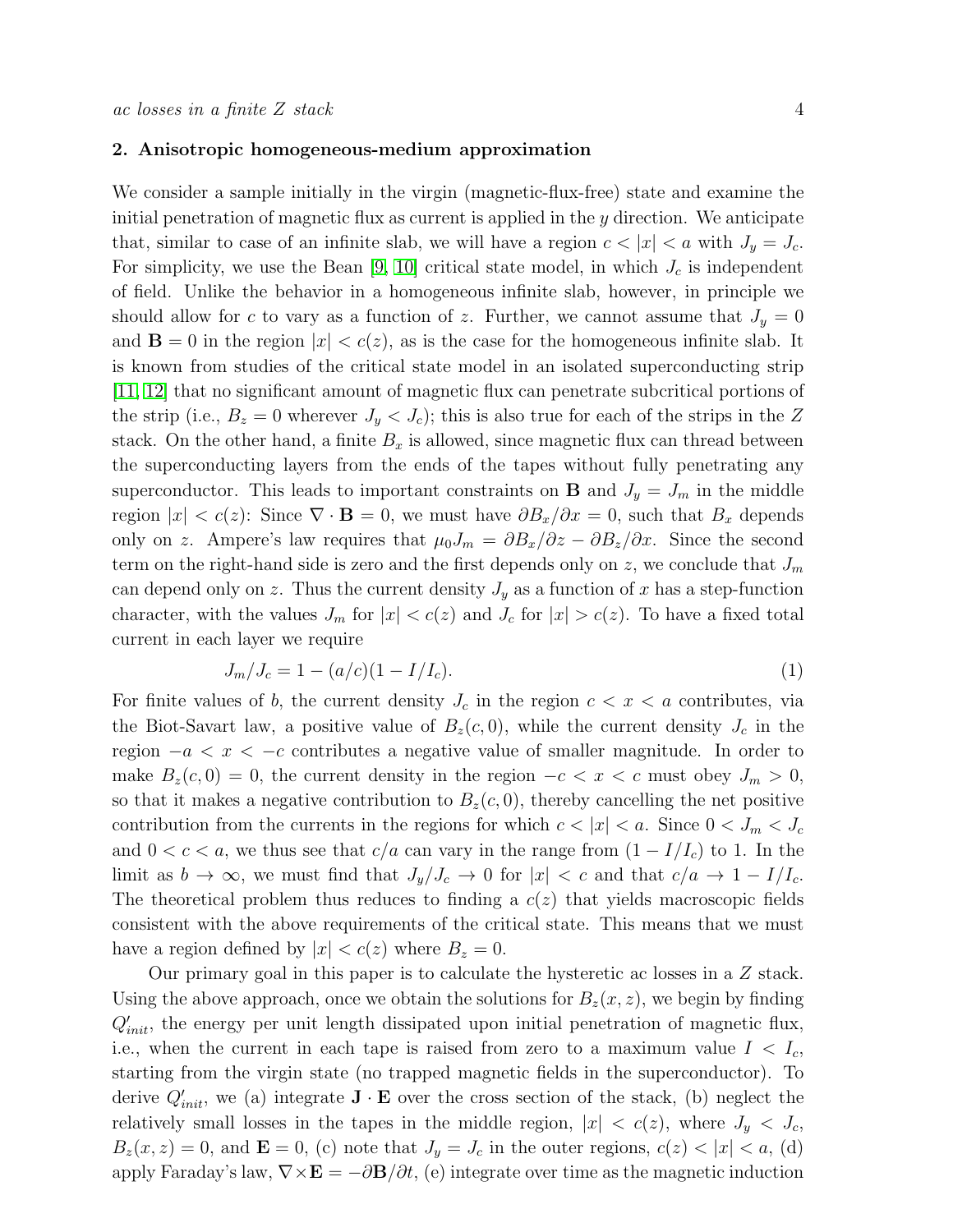$ac$  losses in a finite Z stack  $5$ 

B increases from zero and reaches its final value, (f) make use of the symmetry that the losses are the same in all four quadrants of the  $xz$  plane, and  $(g)$  do a partial integration over x. The result is  $[3, 7, 13, 14]$  $[3, 7, 13, 14]$  $[3, 7, 13, 14]$  $[3, 7, 13, 14]$ 

<span id="page-4-0"></span>
$$
Q'_{init} = -4J_c \int_0^b dz \int_{c(z)}^a dx (a-x) B_z(x, z). \tag{2}
$$

The physical interpretation of this formula is that  $Q'_{init}$  is the summation of the energy dissipated by vortices as they move a distance  $a-x$  from the edge to their final positions; the force per unit length is  $\phi_0 J_c$ , where  $\phi_0 = h/2e$  is the superconducting flux quantum, and the density of vortices is  $B_z(x, z)/\phi_0$ . The current and field distributions during the initial penetration of magnetic flux are not the same as those that occur during one quarter of the ac cycle. Nevertheless, it can be shown  $[15, 16]$  $[15, 16]$  that  $Q'$ , the hysteretic ac loss per cycle per unit length, is given by  $Q' = 4Q'_{init}$ .

For an infinite slab of thickness 2a, the magnetic induction upon initial penetration for  $x > c = a(1 - I/I_c)$  is  $B_z(x) = -\mu_0 J_c(x - c)$ , and the hysteretic ac loss per unit length associated with a cross-sectional area 4ab is

<span id="page-4-1"></span>
$$
Q'_{inf} = \frac{8}{3}\mu_0 J_c^2 a^3 b (I/I_c)^3. \tag{3}
$$

A good starting point for the calculation of the magnetic induction inside the Z stack is the assumption that  $c = \text{const}$ , independent of z, and this is the approximation that we shall use for the remainder of this paper. Expressions for the magnetic induction  $\mathbf{B}(x, z) = \hat{x}B_x(x, z) + \hat{z}B_z(x, z) = \nabla \times \mathbf{A}$  and the corresponding vector potential  $\mathbf{A} =$  $\hat{y}A_y(x, z)$  generated by a current density in the stack  $J_y = J_m = [1 - (a/c)(1 - I/I_c)]J_c$ for  $|x| < c$  and  $J_y = J_c$  for  $c < |x| < a$  can be obtained by using the Biot-Savart law and integrating over the cross section of the stack,  $|x| < a$  and  $|z| < b$ . Results obtained for a constant value of c are given in Appendix A and Appendix B, and we have evaluated them numerically using Mathematica [\[17\]](#page-20-16). It can be shown that these expressions can never exactly satisfy the requirement that  $B_z(x, z) = 0$  for all  $|x| > c$  and  $|z| < b$ . However, if we choose  $c/a$  to make the average of  $B_z(c, z)$  over the region  $0 < x < c$  and  $0 < z < b$  equal to zero [see [\(B.5\)](#page-16-0)], we find that  $B_z(x, z) \approx 0$  for all  $|x| < c$  and  $|z| < b$ with an accuracy that improves as  $b \to \infty$ . Figure 3 shows the dependence of c upon the current I for various stack heights 2b, and figure 4 shows corresponding plots of  $J_m$ [\(1\)](#page-3-0) vs current. As expected, in the limit as  $b/a \rightarrow \infty$ , c approaches the limiting value  $a(1 - I/I_c)$  for an infinite slab of thickness 2a and  $J_m$  approaches zero.

Figures [5,](#page-6-0) [6,](#page-7-0) [7,](#page-7-1) and [8](#page-7-2) show contours of constant  $A_y(x, a)$  for values of c obtained from [\(B.5\)](#page-16-0). Since these contours correspond to magnetic field lines, an exact solution would have all these contours parallel to the x axis in the middle region  $|x| < c$ , where we should have  $B_y(x, z) = 0$ . The degree to which these contours meet this criterion is one measure of the accurary of our method of approximation. Despite the simplicity of our approximation, the magnetic field lines are remarkably straight in the middle region  $|x| < c$  between the vertical dashed lines, especially for stack aspect ratios  $b/a \geq 1$ . However, as can be seen in Figs. 7 and 8, the field lines deviate from the desired straightness in the middle region for smaller aspect ratios.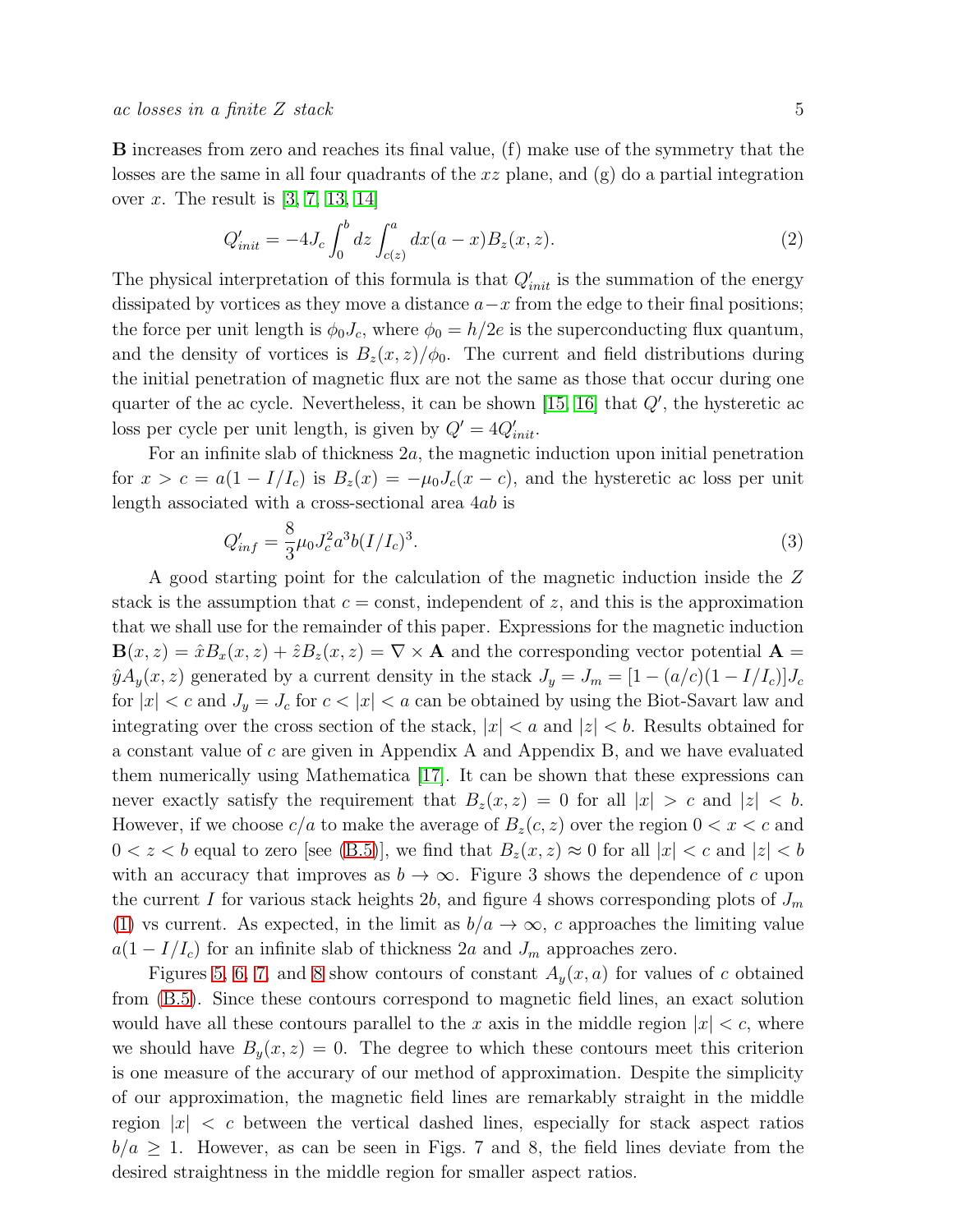

<span id="page-5-0"></span>**Figure 3.** The constant c (in units of a) obtained from  $(B.5)$  as a function of  $I/I_c$  for stack aspect ratios  $b/a = 0.2, 0.5, 1, 2, 5$ , and  $\infty$  (top to bottom). For the latter case,  $\label{eq:1} c/a = 1 - I/I_c.$ 



<span id="page-5-1"></span>**Figure 4.** The reduced current density  $j_m = J_m/J_c$  in the middle region  $|x| < c$  and  $|z| < b$  as a function of  $I/I_c$ , calculated from [\(B.1\)](#page-16-1) and [\(B.5\)](#page-16-0), where c is assumed to be independent of z, for stack aspect ratios  $b/a = 0.2, 0.5, 1, 2, 5$ , and  $\infty$ . For the latter case,  $j_m = 0$ .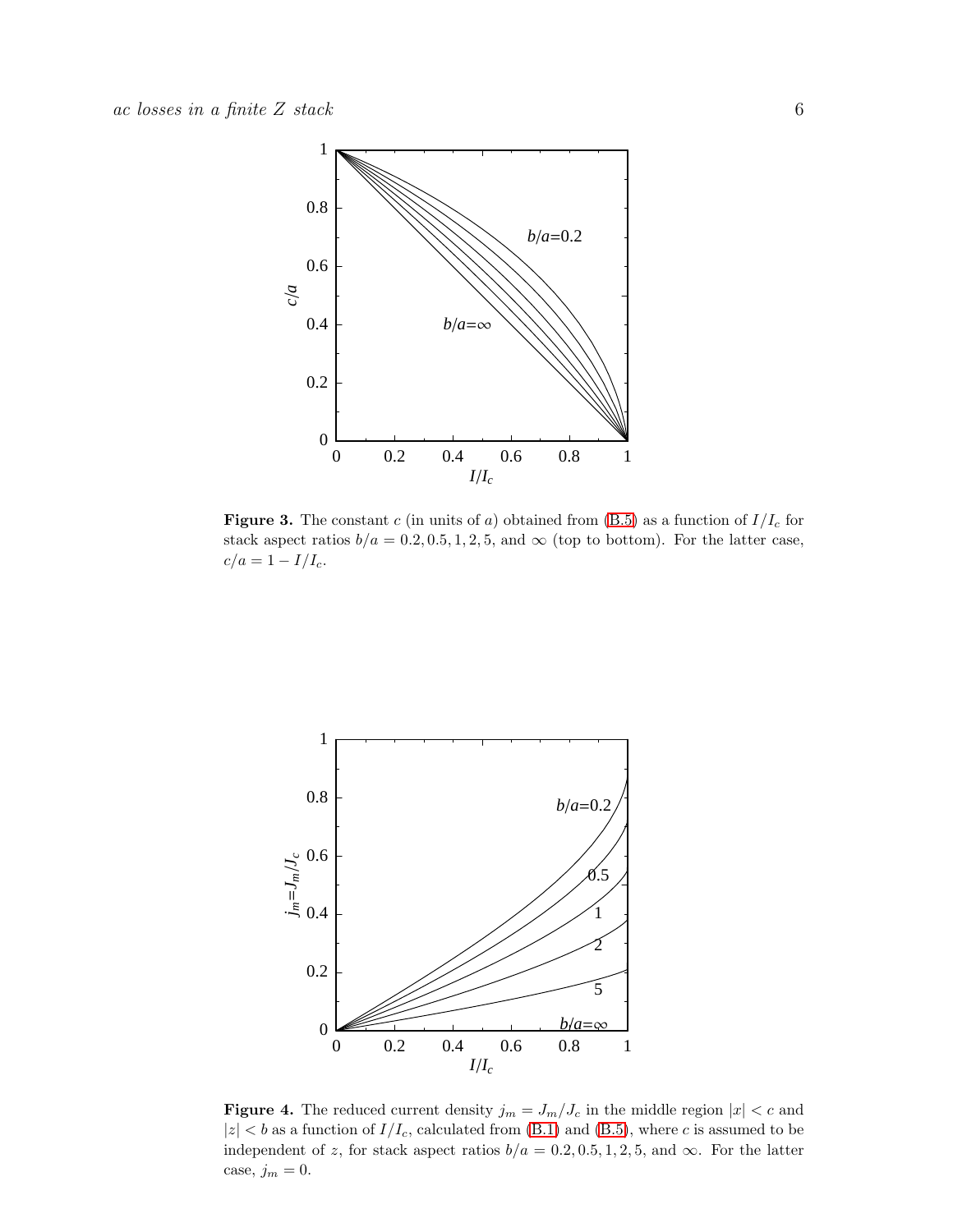



<span id="page-6-0"></span>**Figure 5.** Contour plot of  $A_y(x, z)$  vs x and z (in units of a) inside the Z stack for  $I/I_c = 0.5$  and  $b/a = 2$ . The contours correspond to magnetic field lines flowing in the clockwise direction. The vertical dashed lines mark the boundaries of the middle region at  $|x|/a = c/a = 0.5895$ .

In figure 9 we plot  $B_z(x, z)$  at various heights z above the center line for  $b = a$  and  $I/I_c = 0.5$ . Note that although  $|B_z(x, z)|$  is generally much smaller in the middle region  $|x| < c$  than in the regions carrying a critical current  $(c < |x| < a)$ , it is not precisely equal to zero, as would be the case for an exact solution. Note also that although  $|B_z(x, z)|$  is very nearly zero in the middle region  $|x| < c$  for  $z = 0$ , it deviates from this behavior as we move away from the center line.

Several different criteria could have been used to determine the constant c. Our choice, based on the best appearance of the contours of constant  $A_y(x, z)$ , is to use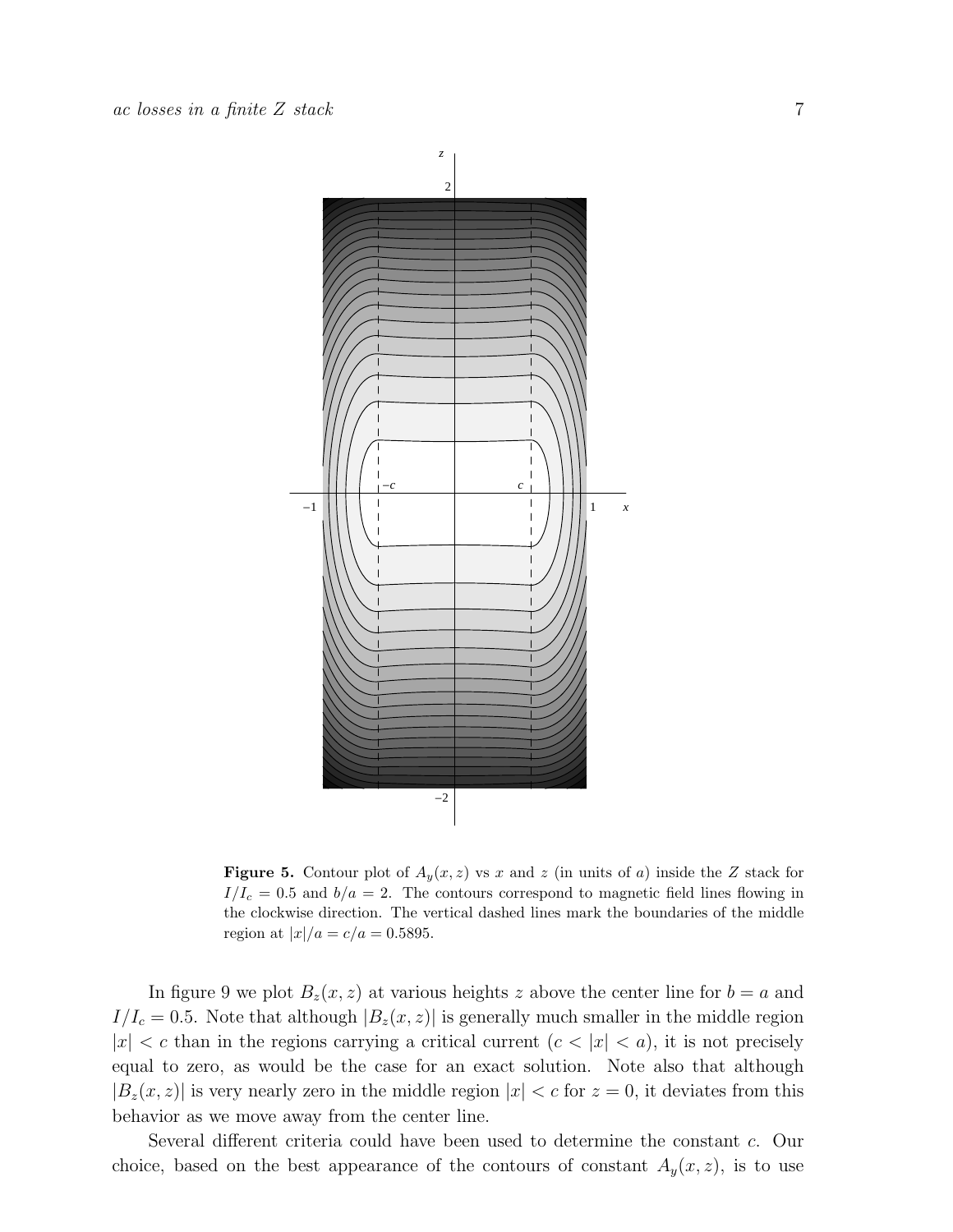

<span id="page-7-0"></span>**Figure 6.** Contour plot of  $A_y(x, z)$  vs x and z (in units of a) inside the Z stack for  $I/I_c = 0.5$  and  $b/a = 1$ . The contours correspond to magnetic field lines flowing in the clockwise direction. The vertical dashed lines mark the boundaries of the middle region at  $|x|/a = c/a = 0.6338$ .



<span id="page-7-1"></span>**Figure 7.** Contour plot of  $A_y(x, z)$  vs x and z (in units of a) inside the Z stack for  $I/I_c = 0.5$  and  $b/a = 0.5$ . The contours correspond to magnetic field lines flowing in the clockwise direction. The vertical dashed lines mark the boundaries of the middle region at  $|x|/a = c/a = 0.6809$ .



<span id="page-7-2"></span>**Figure 8.** Contour plot of  $A_y(x, z)$  vs x and z (in units of a) inside the Z stack for  $I/I_c = 0.5$  and  $b/a = 0.2$ . The contours correspond to magnetic field lines flowing in the clockwise direction. The vertical dashed lines mark the boundaries of the middle region at  $|x|/a = c/a = 0.7292$ .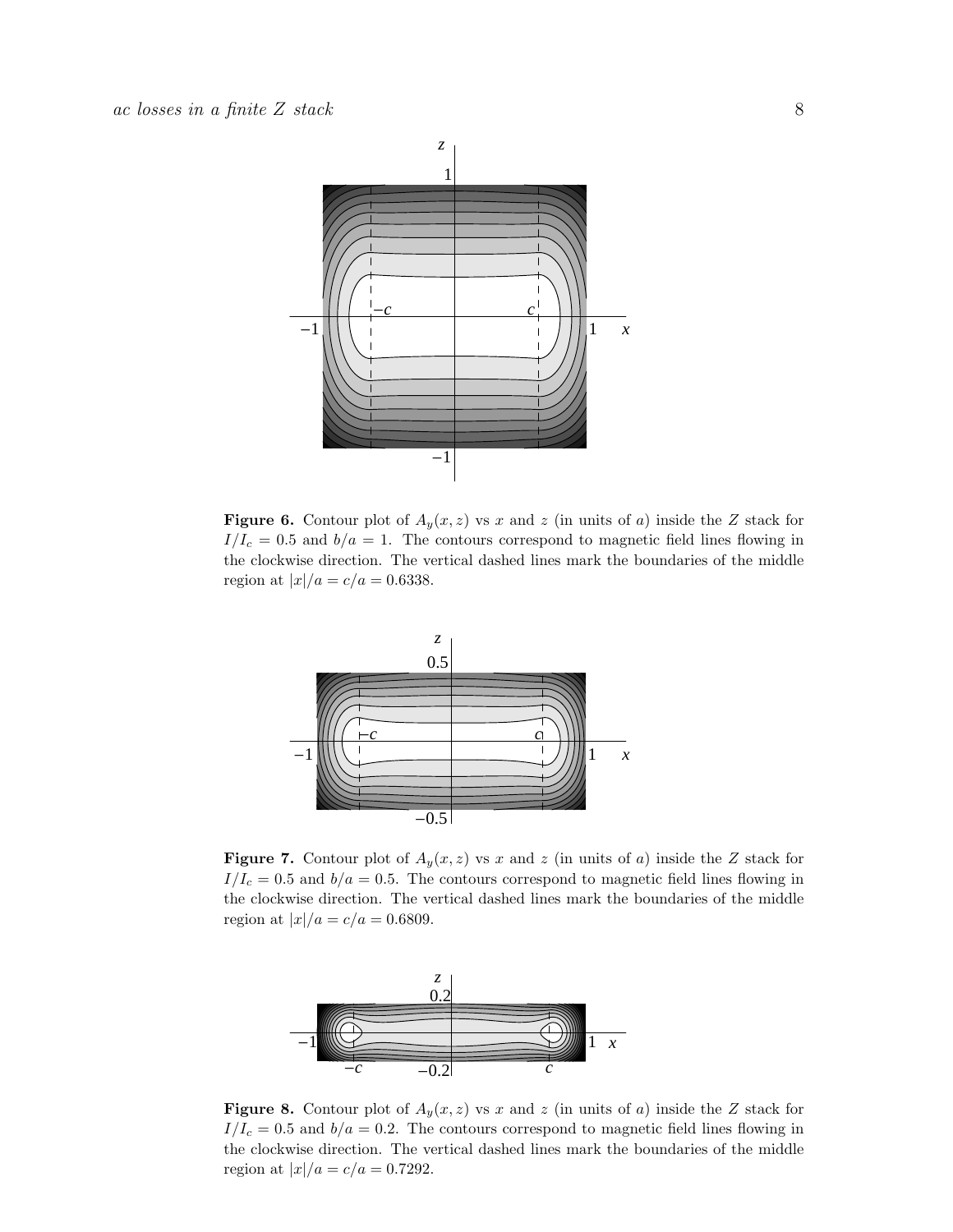

Figure 9.  $-B_z(x, z)$  in units of  $\mu_0 a J_c/2\pi$ , calculated using a constant value of c at five heights in the stack, for a square stack  $(b/a = 1)$  with  $I/I_c = 0.5$  and  $c/a = 0.6338a$ from [\(B.5\)](#page-16-0). The curves are offset vertically; by symmetry,  $B_z(0, z) = 0$  for any z, as marked by the horizontal dashed lines.

<span id="page-8-0"></span>

|        | ii     | iii          | iv               | $\overline{\mathbf{V}}$ |
|--------|--------|--------------|------------------|-------------------------|
| 0.5000 | 0.5000 | 0.5000       | 0.5000           | 0.5000                  |
| 0.5286 |        | 0.5163       | 0.5218           | 0.5081                  |
| 0.5478 | 0.5331 | 0.5332       | 0.5431           | 0.5163                  |
| 0.5895 |        |              | 0.5927           | 0.5416                  |
| 0.6338 | 0.6372 | 0.6383       | 0.6351           | 0.5816                  |
| 0.6809 | 0.6996 | 0.6821       | 0.6727           | 0.6383                  |
| 0.7292 |        |              | 0.6995           | 0.6902                  |
|        |        | $\mathbf{i}$ | 0.5163<br>0.7765 | 0.5803 0.5816<br>0.7025 |

**Table 1.** The constant c (in units of a) for  $I/I_c = 0.5$  determined by the five different criteria discussed in the text.

the procedure given in Appendix B and [\(B.5\)](#page-16-0). Let us call this criterion (i). We also could have determined c by choosing  $B_z(x, z)$  or  $B_{zx}(x, z) = \partial B_z(x, z)/\partial x$  to be zero at various locations. For example, listed in Table [1](#page-8-0) are values of  $c/a$  determined using the following criteria: (i) [\(B.5\)](#page-16-0), (ii)  $B_z(c, 0) = 0$ , (iii)  $B_{zx}(0, 0) = 0$ , (iv)  $B_{zx}(0, b/2) = 0$ , and (v)  $B_{zx}(0, b) = 0$ . Table [2](#page-9-0) gives values of the ratio

$$
\int_0^c dx \int_0^b dz B_z(x, z) / cb B_z(a, 0)
$$
\n(4)

for  $I/I_c = 0.5$  and various values of  $b/a$  using the five different criteria. To show the sensitivity of  $B_z(x,0)$  to the choice of the constant c, we show in figure 10 plots of  $-B_z(x, 0)$  and  $-B_z(x, b)$  vs  $x/a$  for  $b = a$ ,  $I/I_c = 0.5$ , and values of c determined using three different criteria, (i), (ii) and (v). With criteria (i) and (ii),  $B_z(x, z)$  is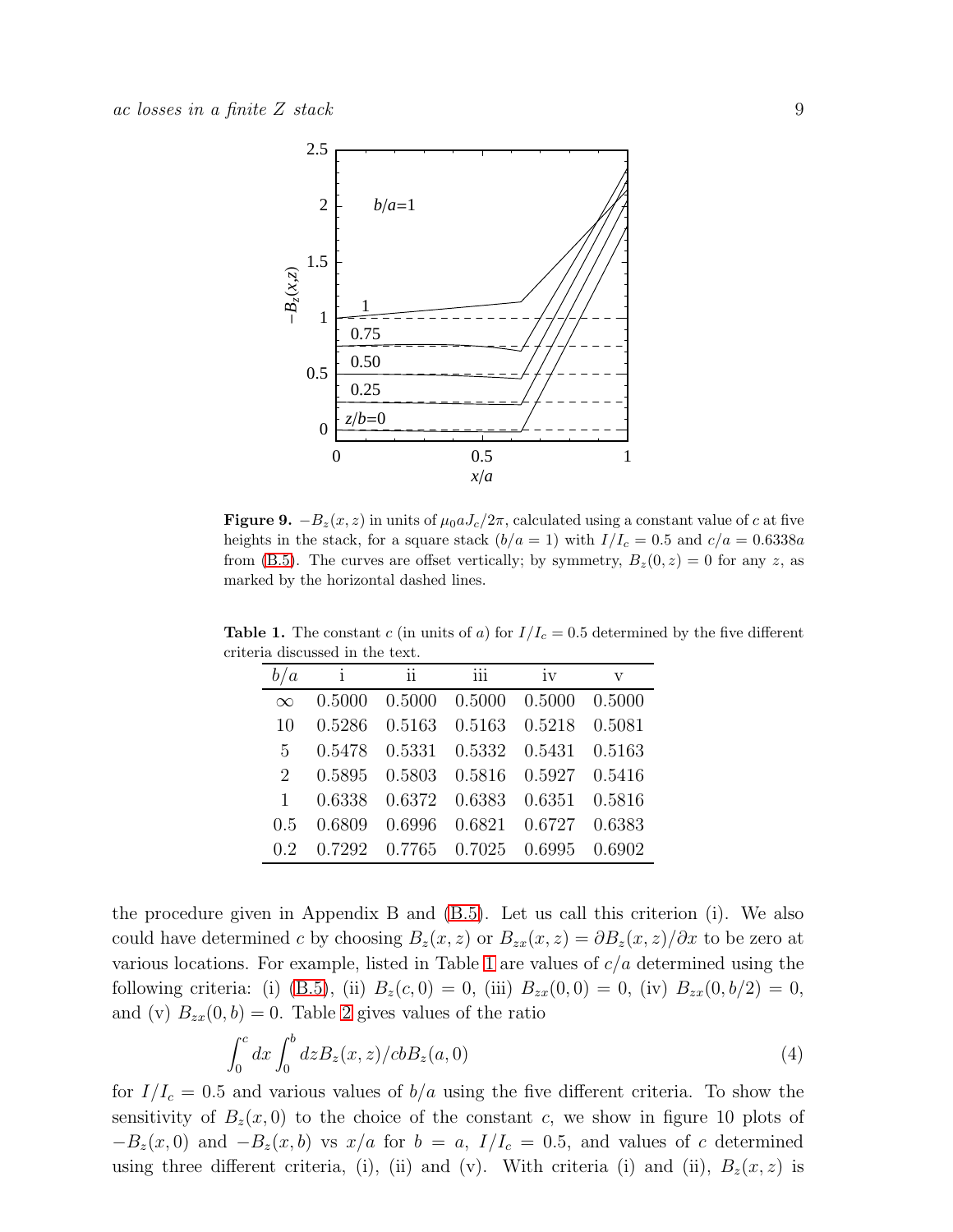<span id="page-9-0"></span>

| b/a      | i         | ii        | iii       | iv        | v         |
|----------|-----------|-----------|-----------|-----------|-----------|
| $\infty$ | 0.0000    | 0.0000    | 0.0000    | 0.0000    | 0.0000    |
| 10       | 0.0000    | $-0.0122$ | $-0.0122$ | $-0.0068$ | $-0.0204$ |
| 5        | 0.0000    | $-0.0149$ | $-0.0148$ | $-0.0047$ | $-0.0318$ |
| 2        | 0.0000    | $-0.0098$ | $-0.0084$ | 0.0034    | $-0.0511$ |
| 1        | 0.0000    | 0.0039    | 0.0051    | 0.0015    | $-0.0588$ |
| 0.5      | 0.0000    | 0.0215    | 0.0014    | $-0.0094$ | $-0.0486$ |
| 0.2      | (1)(1)(1) | 0.0499    | $-0.0275$ | $-0.0306$ | $-0.0401$ |

**Table 2.** The average of  $B_z(x, z)$  over the quadrant  $0 < x < c$  to  $0 < z < b$  divided by  $B_z(a, 0)$  for  $I/I_c = 0.5$  determined by the five different criteria discussed in the text.



Figure 10.  $-B_z(x, 0)$ ,  $-B_z(x, b/2)$ , and  $-B_z(x, b)$  in units of  $\mu_0 a J_c/2\pi$  for a square stack  $(b/a = 1)$  with  $I/I_c = 0.5$ , calculated using three different criteria (see text) to determine  $c/a$ : (i) 0.6338, (ii) 0.6372, and (v) 0.5816. For  $x/a < 0.5816$ , criterion ii yields the top curve, criterion i the middle curve, and criterion v the bottom curve. For  $x/a > 0.6372$ , the order is reversed, but all three criteria give very nearly the same value of  $B_z(x, z)$ . The curves are offset vertically; by symmetry,  $B_z(0, z) = 0$  for any z, as marked by the horizontal dashed lines.

very nearly equal to zero for  $|x| < c$  and  $z = 0$  but deviates more strongly at  $z = b$ , while the opposite is true for criterion  $(v)$ . This provides additional evidence that the approximation of choosing  $c(z)$  to be independent of z can never yield  $B_z(x, z) = 0$ throughout the middle region,  $|x| < c$  and  $|z| < b$ . Note, however, that for  $c < |x| < a$ ,  $B_z(x, z)$  is very nearly the same for all three criteria.

For small  $b/a$ , the  $c = constant$  approximation is less successful in approximating the true fields in a Z stack. Figure 11 shows  $-B_z(x, 0)$  along the center line  $(z = 0)$ for various currents with  $b/a = 0.5$ , and figure 12 shows the same for  $b/a = 0.2$ . In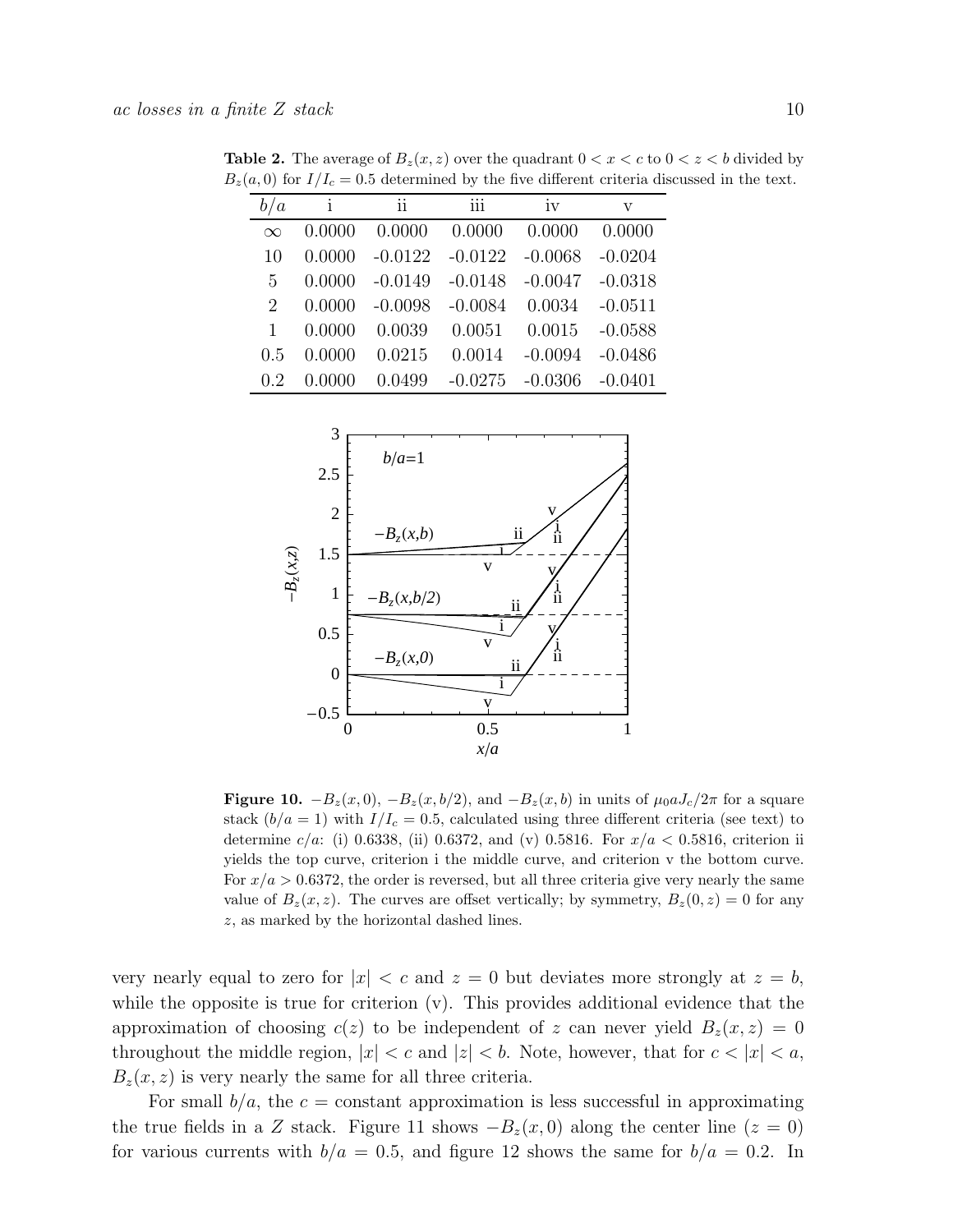

Figure 11.  $-B_z(x, 0)$  in units of  $\mu_0 a J_c/2\pi$  vs  $x/a$  for various currents in a stack of moderately low aspect ratio,  $b/a = 0.5$ . The values of  $c/a$  obtained from [\(B.5\)](#page-16-0) are, for  $I/I_c = 0.2, 0.8889; 0.4, 0.7572; 0.6, 0.5952; 0.8, 0.3798;$  and 1, 0. (See figure 3.)

the latter case the fields in the middle portion of the stack differ significantly from our desired condition  $B_z = 0$ . Moreover, as can be seen in figure 12 for  $b/a = 0.2$  and  $I/I_c = 0.2$ , calculations using criterion (i) yield values of  $-B_z(x, 0) < 0$  for some values of x in the penetrated region  $c < x < a$ . Since these negative values are weighted by the factor  $(a-x)$  in [\(2\)](#page-4-0), the losses calculated in the limit as  $I/I_c \rightarrow 0$  using criterion (i) even become negative for  $b' = b/a < 0.0457$ , an unphysical result. On the other hand, we expect the errors in the losses due to such negative values of  $-B_z(x, 0)$  to be small for practical values of  $I/I_c > 0.2$  when  $b' = b/a \sim 1$ .

Figure 13 shows calculated values of  $-B_z(x, 0)$  vs  $x/a$  for various aspect ratios  $b/a$ . Note that for decreasing values of  $b/a$ , the profiles of  $-B<sub>z</sub>(x, 0)$  become shallower and that the critical region where  $J_y = J_c$  is closer to the edges at  $x = a$ . It is clear from inspection of  $(2)$  that this behavior will lead to lower losses in Z stacks with smaller aspect ratios. We have used the above method for obtaining  $B_z(x, z)$  in [\(2\)](#page-4-0) to determine the hysteretic ac loss per cycle per unit length.

Shown in figure [14](#page-12-0) are our results for  $Q'$ , the loss per cycle per unit length, normalized to  $Q'_{inf}$  [\(3\)](#page-4-1), the loss per cycle per unit length of an infinite slab within a cross section 4ab. Note that as the aspect ratio  $b/a$  increases, the ac loss per cycle converges slowly toward that of an infinite slab, but it can be significantly lower when  $b/a \sim 1$ . Included in figure [14](#page-12-0) are our results for  $b/a = 0.2$ , although our approach becomes increasingly problematic at low aspect ratio, as discussed above. The solid and dashed curves show the dependence of the calculated loss on the criterion used to choose  $c/a$ . Clearly there is very little difference, which can be understood by inspecting the curves for  $-B_z$  vs x in figure 10. The behavior in the region  $|x| > c$ , which enters the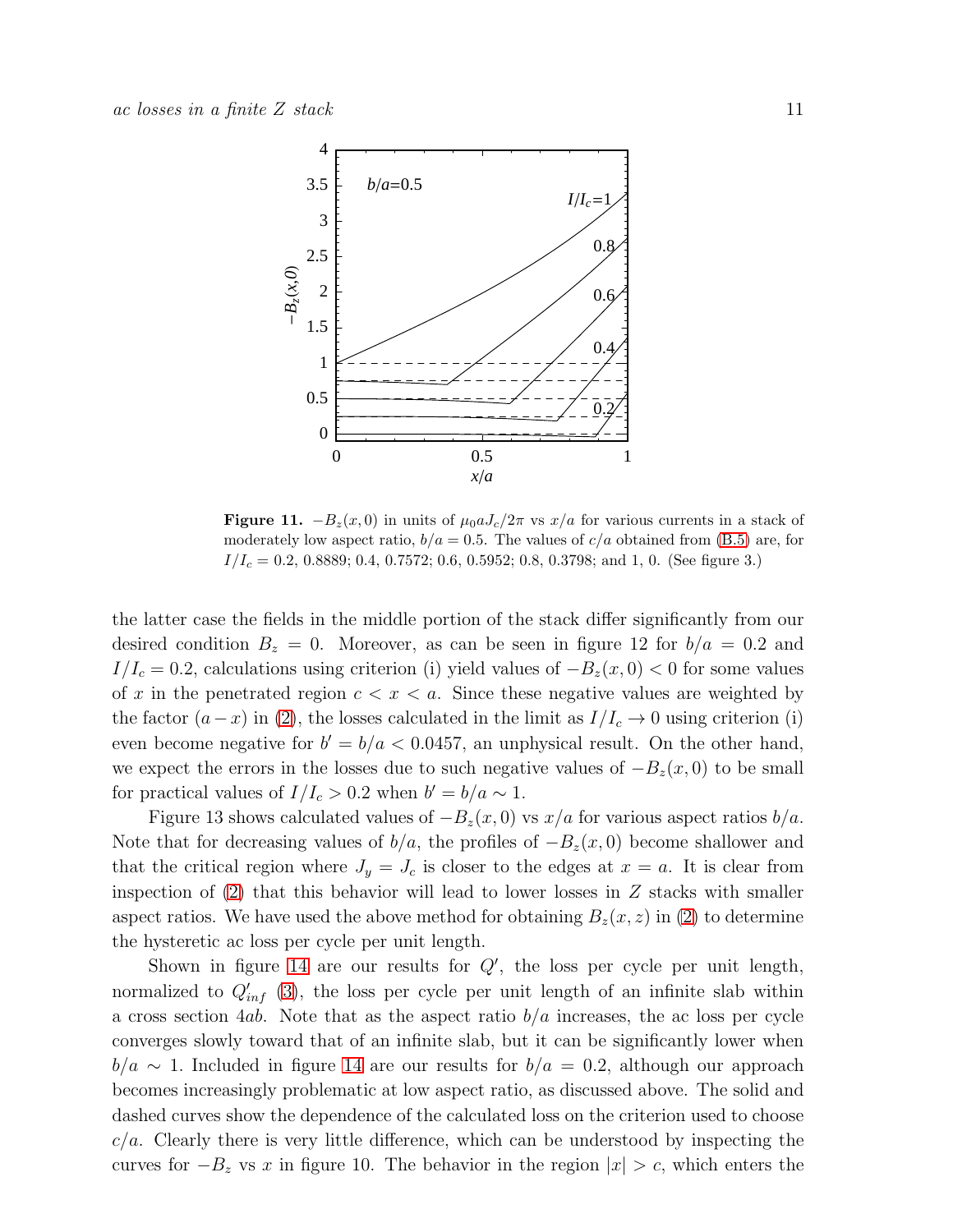

Figure 12.  $-B_z(x, 0)$  in units of  $\mu_0 a J_c/2\pi$  vs  $x/a$  for various currents in a stack of low aspect ratio,  $b/a = 0.2$ . The values of  $c/a$  obtained from [\(B.5\)](#page-16-0) are, for  $I/I_c = 0.2$ , 0.9094; 0.4, 0.7967; 0.6, 0.6517; 0.8, 0.4489; and 1, 0. (See figure 3.)



Figure 13.  $-B_z(x, 0)$  in units of  $\mu_0 a J_c/2\pi$  vs  $x/a$  for  $I/I_c = 0.5$  and various aspect ratios,  $b/a=0.2,\,0.5,\,1,\,2,\,5,\,10,$  and  $\infty$  (bottom to top).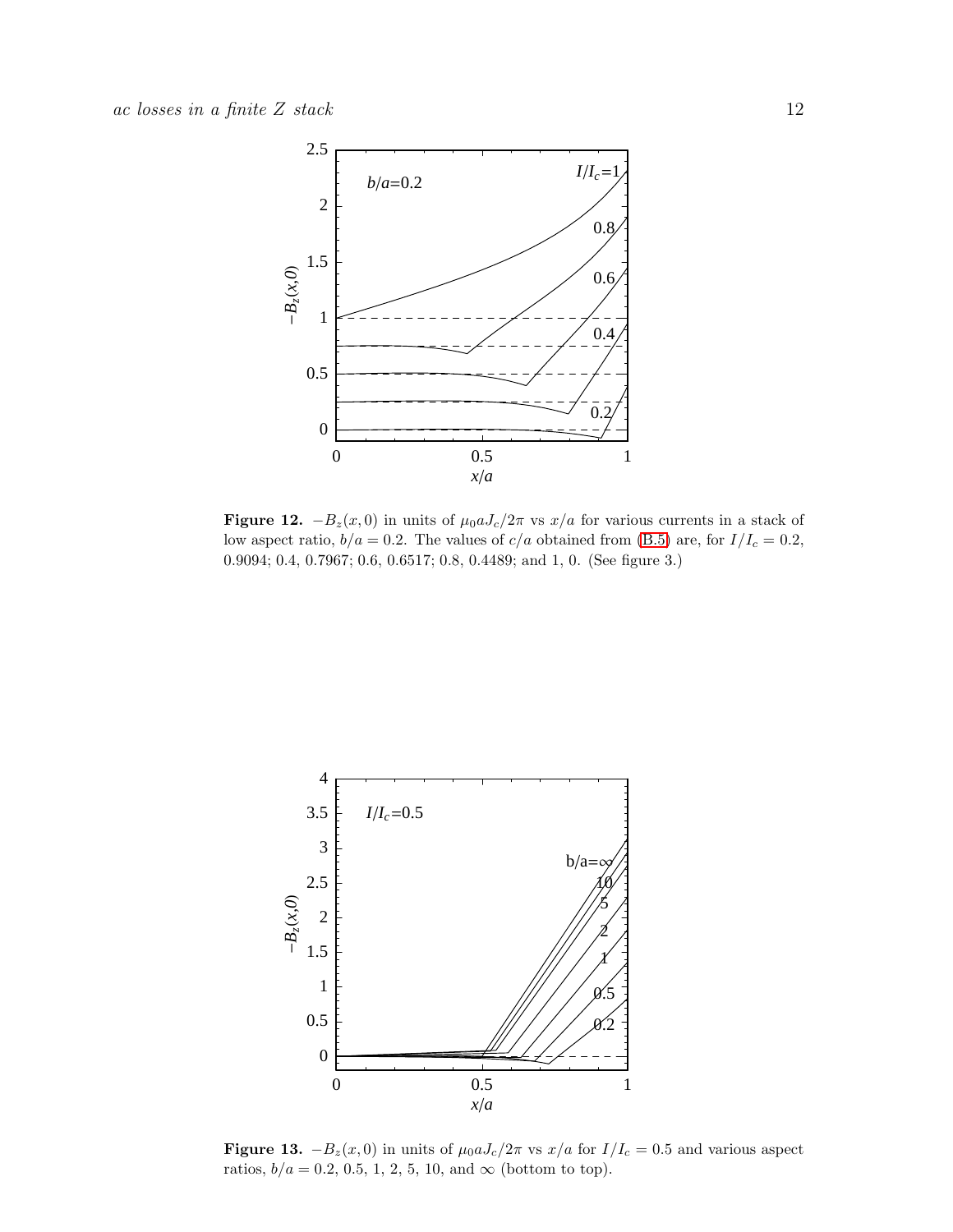

<span id="page-12-0"></span>Figure 14.  $Q'$ , the ac loss per cycle per unit length in a  $Z$  stack in the anisotropic homogeneous-medium approximation, normalized to  $Q'_{inf}$  [\(3\)](#page-4-1), the ac loss per cycle per unit length for an equivalent cross section of an infinite slab, using criterion (i) solid and (ii) dashed. The dotted curve shows the results of Norris [\[15\]](#page-20-14) [\(5\)](#page-12-1) for an isolated thin strip of thickness  $2b = 0.4a$ .

loss calculation, is only weakly influenced by the choice of c.

For comparison, the dotted curve in figure [14](#page-12-0) shows the Norris [\[15\]](#page-20-14) result for  $Q'_{strip}$ , the hysteretic loss per cycle per unit length for an isolated thin, flat strip of thickness 2b, normalized to  $Q'_{inf}$  [\(3\)](#page-4-1), where

<span id="page-12-1"></span>
$$
Q'_{strip} = \frac{16\mu_0 J_c^2 a^2 b^2}{\pi} [(1 - F) \ln(1 - F) + (1 + F) \ln(1 + F) - F^2]
$$
(5)

and  $F = I/I_c$ . For  $F \ll 1$ ,

$$
Q'_{strip}/Q'_{inf} \approx \left(\frac{b}{\pi a}\right) \frac{I}{I_c}.\tag{6}
$$

The intercepts in figure 14 of the normalized ac loss in the limits  $I/I_c \rightarrow 1$  and  $I/I_c \rightarrow 0$  are plotted vs  $b/a$  as the upper and lower curves in figure 15. The details of how to calculate  $Q'$  in these two limits are given in Appendixes C and D. When  $I/I_c \rightarrow 1, Q'$  is independent of the criterion used to determine the parameter c, and when  $I/I_c \rightarrow 0$ , Q' depends only very weakly upon the criterion; in figure 15, the results calculated using criteria (i) and (ii) are almost indistinguishable.

In the above calculations we have neglected the losses due to the currents and parallel ac fields  $(B_x)$  in the middle region  $|x| < c$ . In Appendix E we provide equations that can be used to estimate the middle-region losses. For typical tape dimensions and  $I/I_c > 0.2$  we find that the middle-region losses are several orders of magnitude smaller than the losses at the edges  $(c < |x| < a)$ .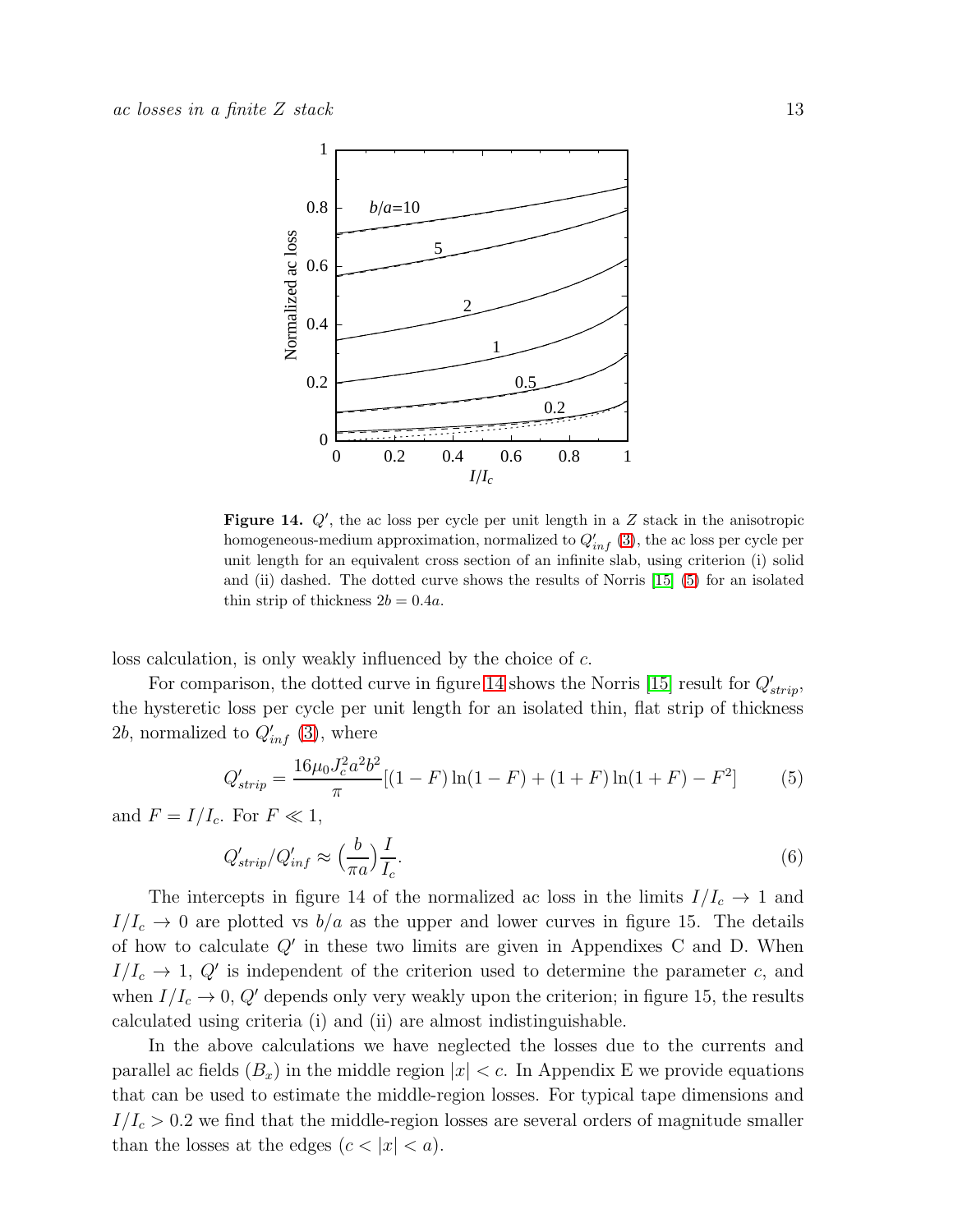

Figure 15.  $Q'$ , the ac loss per cycle per unit length in a  $Z$  stack in the anisotropic homogeneous-medium approximation, normalized to  $Q'_{inf}$  [\(3\)](#page-4-1), the ac loss per cycle per unit length for an equivalent cross section of an infinite slab, vs  $b/a$ . The upper curve shows the result  $R_1$  [\(C.5\)](#page-16-2) in the limit in the  $I/I_c \rightarrow 1$ , and the lower curves show the result  $R_0$  [\(D.5\)](#page-17-0) in the limit  $I/I_c \rightarrow 0$  using criteria (i) solid and (ii) dashed.

#### 3. Discussion and Summary

Making use of what we have called the anisotropic homogeneous-medium approximation, we have introduced in this paper a theoretical framework for estimating the ac losses in a finite Z stack of superconducting tapes via straightforward analytic calculations. Our results yield  $Q'$ , the hysteretic loss per cycle per unit length of a  $Z$  stack of total height 2b, where the tapes have width 2a. We have found it useful to compare our results with  $Q'_{inf}$ , the hysteretic ac loss per cycle per unit length for an equivalent cross section of an infinite slab. Our calculation is intended for application to the problem of calculating the hysteretic ac losses of a pancake coil, where the stack of tapes does not extend to infinity but rather curves back on itself. As long as the radius  $R$  of the coil is much greater than  $a$  or  $b$ , the field solutions should not differ significantly from what we have calculated, and the total hysteretic loss per cycle should be well approximated by  $2\pi RQ'$ .

For a stack of many tapes,  $Q'$  is much larger than that for a single tape [\[2\]](#page-20-1), and this can be understood most simply by noting that  $Q' = 4Q'_{init}$ , where  $Q'_{init}$  is given in [\(2\)](#page-4-0). Not only is the magnitude of the magnetic flux density  $B_z(x, z)$ , which appears on the right-hand side of this equation, much larger than that generated by a single tape because of the superposition of the field contributions from all the tapes, but also  $B_z(x, z)$  is integrated in the z direction over a much greater height. For a stack of aspect ratio  $b/a \sim 1$  it is more appropriate to compare  $Q'$  with  $Q'_{inf}$ , the hysteretic ac loss per cycle for an equivalent cross section of an infinite slab. For all finite values of  $b/a$  we find  $Q' < Q'_{inf}$ . Referring to [\(2\)](#page-4-0) and the field lines in Figs. 5-8, we see that the reason for this is that the field bends around the corners of the finite Z stack, and therefore  $|B_z(x, z)|$  is always less than the corresponding quantity  $|B_z(x)|$  for the infinite slab.

Grilli and Ashworth [\[2\]](#page-20-1) have recently presented loss data for a multiturn pancake coil, which should be amenable to analysis using the formalism presented here. To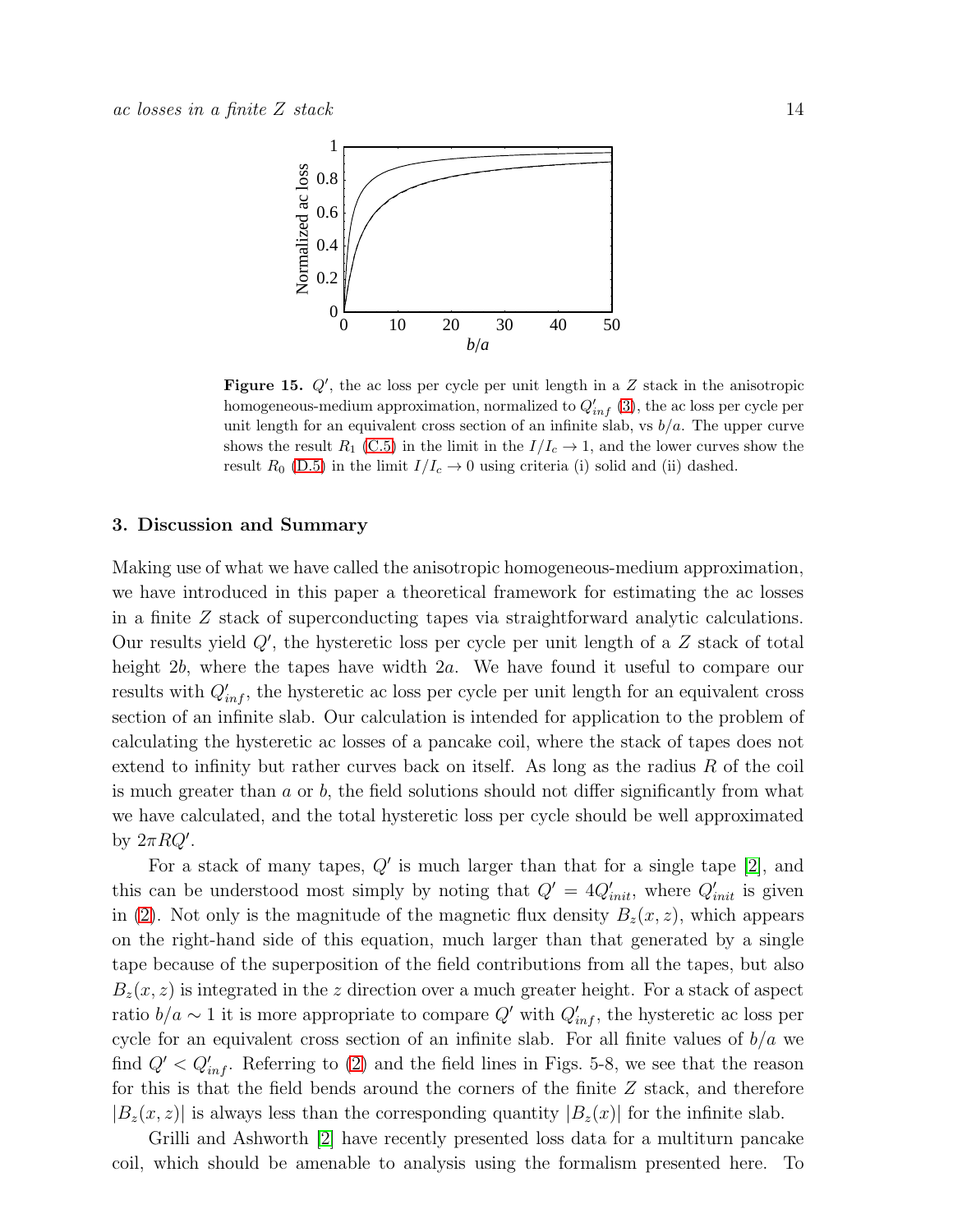calculate the losses, they used a finite-element method, which apparently requires considerable computational resources. While we believe that our analytic approach has the advantage of efficiently yielding a loss prediction of sufficient accuracy for many applications, it would be of interest to compare results obtained using these two different approaches. One advantage of detailed finite-element calculations such as those discussed in [\[2\]](#page-20-1) is the capability of self-consistently incorporating the B dependence of the critical current density  $J_c(B)$ . Our approach has made use of the assumption that  $J_c$ is a constant, independent of B. However, it would be possible for us to account crudely for the B dependence of  $J_c(B)$  by using a model for this dependence and replacing the constant  $J_c$  at each current amplitude I with  $J_c(B_m)$ , where  $B_m$  is the maximum magnitude of  $B_z(x, z)$  at  $(x, z) = (a, 0)$ .

In section 2 and Appendix D we have pointed out that our anisotropic homogeneousmedium approximation is not accurate for small values of  $b/a$ , i.e., for a small number of superconducting layers in the stack. One reason for this is that we have assumed that each layer carries a constant average current density  $J_m$  in the middle region  $|x| < c$ . The motivation for this assumption is that  $B_z$  must be zero there and  $B_x$  between each pair of superconducting layers must be independent of  $x$ . However, the magnetic induction  $B_x$  at the top and bottom surfaces of the Z stack is not subject to this constraint but in general depends upon  $x$ , and consequently the screening sheet currents on the top surface of the top tape and bottom surface of the bottom tape also depend upon  $x$ . It seems likely that our failure to account for these sheet currents, which become relatively more important for a small number of layers, is the major reason for the problems with the present theory for small values of  $b/a$ .

#### Acknowledgments

Work at the Ames Laboratory was supported by the Department of Energy - Basic Energy Sciences under Contract No. DE-AC02-07CH11358.

# Appendix A.  $A_z$ ,  $B_x$ , and  $B_y$  for a cylinder of rectangular cross section carrying uniform current density

In the following section we shall make use of several auxiliary functions. Consider the vector potential  $\mathbf{A}(x, z) = \hat{y}A_y(x, z)$  and magnetic induction  $\mathbf{B}(x, z) = \hat{x}B_x(x, z) +$  $\hat{z}B_z(x, z) = \nabla \times \mathbf{A}(x, z)$  generated by a uniform current density  $J_y$  in the region  $x_1 < x < x_2$  and  $-b < z < b$ :

$$
A_y = (\mu_0 a^2 J_y / 2\pi) f_y(x_1', x_2', b', x', z'),
$$
\n(A.1)

$$
B_x = (\mu_0 a J_y / 2\pi) f_x(x'_1, x'_2, b', x', z'),
$$
\n(A.2)

$$
B_z = (\mu_0 a J_y / 2\pi) f_z(x'_1, x'_2, b', x', z'),
$$
\n(A.3)

where the primes denote dimensionless variables,  $x'_1 = x_1/a$ , etc. Since  $B_z = \partial A_y/\partial x$ and  $B_z = -\partial A_y/\partial z$ , we have  $f_z = \partial f_y/\partial x'$  and  $f_x = -\partial f_y/\partial z'$ . The dimensionless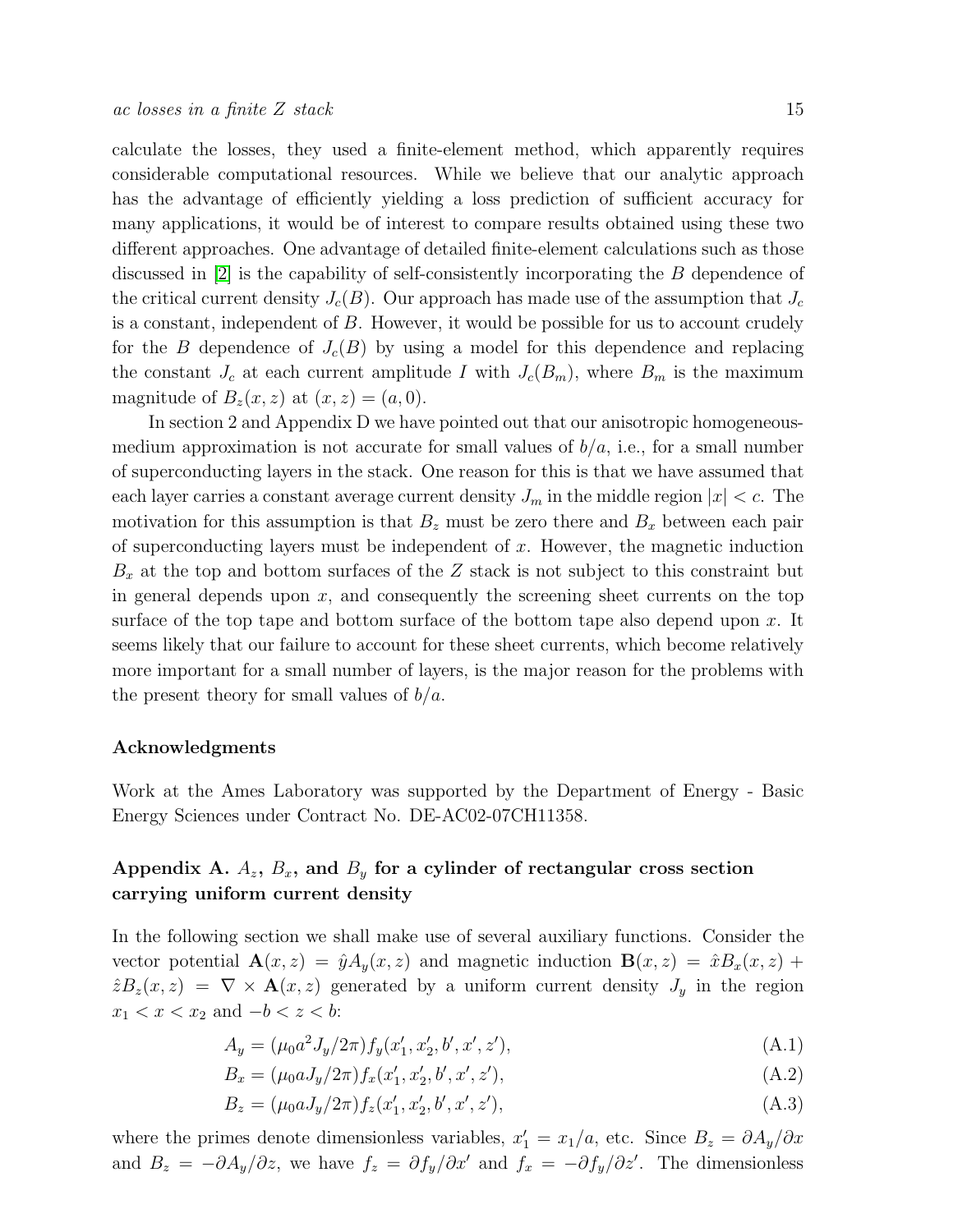functions  $f_y$ ,  $f_x$ , and  $f_z$  are (dropping the primes for simplicity):

$$
f_y(x_1, x_2, b, x, z) = \frac{1}{2} \Big[ -(x - x_1)(z + b) \ln[(x - x_1)^2 + (z + b)^2] + (x - x_1)(z - b) \ln[(x - x_1)^2 + (z - b)^2] + (x - x_2)(z + b) \ln[(x - x_2)^2 + (z + b)^2] - (x - x_2)(z - b) \ln[(x - x_2)^2 + (z - b)^2] - (x - x_1)^2 \arctan(\frac{z + b}{x - x_1}) + (x - x_1)^2 \arctan(\frac{z - b}{x - x_1}) + (x - x_2)^2 \arctan(\frac{z + b}{x - x_2}) - (x - x_2)^2 \arctan(\frac{z - b}{x - x_2}) - (z + b)^2 \arctan(\frac{x - x_1}{z + b}) + (z + b)^2 \arctan(\frac{x - x_2}{z + b}) + (z - b)^2 \arctan(\frac{x - x_1}{z - b}) - (z - b)^2 \arctan(\frac{x - x_2}{z - b}) \Big], \qquad (A.4)
$$
  

$$
f_x(x_1, x_2, b, x, z) = (x - x_1) \ln \sqrt{(x - x_1)^2 + (z + b)^2} - (x - x_1) \ln \sqrt{(x - x_1)^2 + (z - b)^2}
$$

$$
f_x(x_1, x_2, b, x, z) = (x - x_1) \ln \sqrt{(x - x_1)^2 + (z + b)^2} - (x - x_1) \ln \sqrt{(x - x_1)^2 + (z - b)^2}
$$

$$
-(x - x_2) \ln \sqrt{(x - x_2)^2 + (z + b)^2} + (x - x_2) \ln \sqrt{(x - x_2)^2 + (z - b)^2}
$$

$$
+(z + b) \arctan(\frac{x - x_1}{z + b}) - (z + b) \arctan(\frac{x - x_2}{z + b})
$$

$$
-(z - b) \arctan(\frac{x - x_1}{z - b}) + (z - b) \arctan(\frac{x - x_2}{z - b}),
$$
(A.5)

$$
f_z(x_1, x_2, b, x, z) = (z + b) \ln \sqrt{(x - x_1)^2 + (z + b)^2} - (z + b) \ln \sqrt{(x - x_2)^2 + (z + b)^2}
$$

$$
-(z - b) \ln \sqrt{(x - x_1)^2 + (z - b)^2} + (z - b) \ln \sqrt{(x - x_2)^2 + (z - b)^2}
$$

$$
+(x - x_1) \arctan\left(\frac{z + b}{x - x_1}\right) - (x - x_1) \arctan\left(\frac{z - b}{x - x_1}\right)
$$

$$
-(x - x_2) \arctan\left(\frac{z + b}{x - x_2}\right) + (x - x_2) \arctan\left(\frac{z - b}{x - x_2}\right). \tag{A.6}
$$

Although these functions appear to have singularities in the ln and arctan terms whenever the point  $(x, z)$  is on one of the boundaries  $(x = x_1, x = x_2, z = -b,$  or  $z = b$ , the prefactors  $[(x - x_1), (x - x_2), (z + b),$  or  $(z - b)]$  cause these terms to vanish there. Corresponding to the conditions that  $\nabla \cdot \mathbf{B} = 0$  and  $\mathbf{J} = \nabla \times \mathbf{B}/\mu_0$ , we have  $\partial f_x/\partial x + \partial f_z/\partial z = 0$  and

$$
\frac{\partial f_x}{\partial z} - \frac{\partial f_z}{\partial x} = 2\pi, \ x_1 < x < x_2 \text{ and } |z| < b,\tag{A.7}
$$

$$
= 0, \text{ otherwise.} \tag{A.8}
$$

# Appendix B. Finite  $Z$  stack for constant  $c$

We next wish to calculate the vector potential  $\mathbf{A}(x, z) = \hat{y} A_y(x, z)$  and the corresponding magnetic induction  $\mathbf{B}(x, z) = \hat{x}B_x(x, z) + \hat{z}B_z(x, z) = \nabla \times \mathbf{A}(x, z)$  generated by the following current densities  $J_y$  in a stack of height 2b:  $J_y = J_c$  for  $c < |x| < a$  and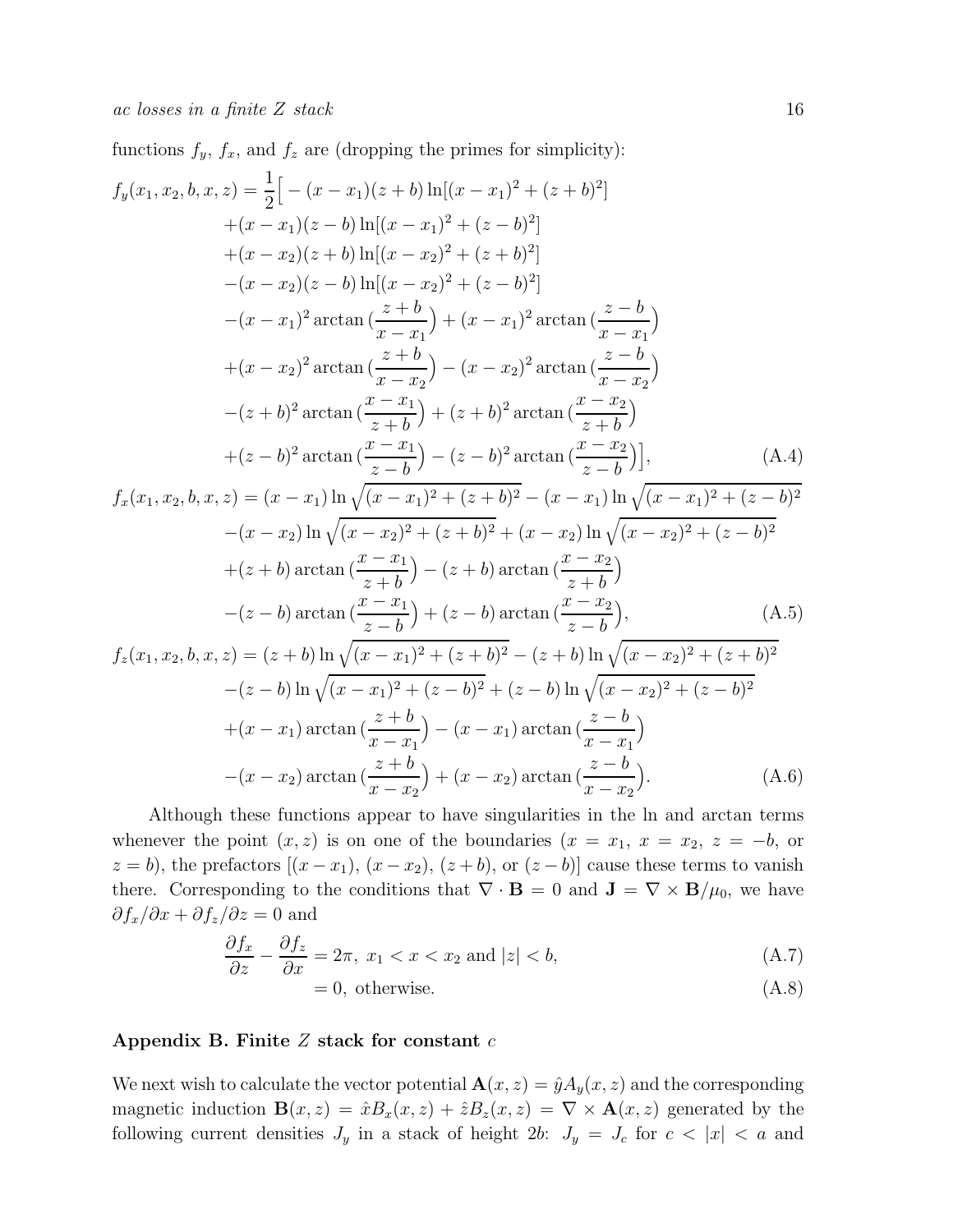ac losses in a finite  $Z$  stack 17

<span id="page-16-1"></span>
$$
J_y = J_m = j_m J_c \text{ for } |x| < c, \text{ where}
$$
\n
$$
j_m = [1 - (a/c)(1 - I/I_c)]. \tag{B.1}
$$

The fields can be expressed as sums of contributions from the three regions,  $-a < x <$  $-c, -c < x < c$ , and  $c < x < a$ , each of total height 2b, where  $-b < z < b$ :

<span id="page-16-3"></span>
$$
A_y(x, z) = (\mu_0 a^2 J_c / 2\pi) [f_y(-1, -c', b', x', z') + j_m f_y(-c', c', b', x', z') + f_y(c', 1, b', x', z')],
$$
\n(B.2)

$$
B_x(x, z) = (\mu_0 a J_c / 2\pi) [f_x(-1, -c', b', x', z') + j_m f_x(-c', c', b', x', z') + f_x(c', 1, b', x', z')],
$$
\n(B.3)

$$
B_z(x, z) = (\mu_0 a J_c / 2\pi) [f_z(-1, -c', b', x', z') + j_m f_z(-c', c', b', x', z') + f_z(c', 1, b', x', z')],
$$
\n(B.4)

where  $x' = x/a$ ,  $z' = z/a$ ,  $b' = b/a$  and  $c' = c/a$ . For given values of  $b' = b/a$  and  $I/I_c$ , we determine  $c$  using criterion (i) by requiring that

<span id="page-16-0"></span>
$$
\int_0^b dz \int_0^c dx B_z(x, z) = \int_0^b dz [A_y(c, z) - A_y(0, z)] = 0,
$$
\n(B.5)

which can be solved numerically, using analytic expressions for the integrals of  $f_y$ required in [\(B.5\)](#page-16-0). Figure [3](#page-5-0) shows plots of  $c' = c/a$ , obtained from [\(B.1\)](#page-16-1), [\(B.2\)](#page-16-3), and [\(B.5\)](#page-16-0), vs  $I/I_c$  for various values of  $b' = b/a$ , and figure [4](#page-5-1) shows corresponding plots of  $j_m$ .

Contours of constant  $A_y(x, z)$  obtained from  $(B.2)$  correspond to magnetic field lines.

# Appendix C. Losses for  $I/I_c \rightarrow 1$

In the limit as  $i = I/I_c \rightarrow 1$  [see figure 3],  $c \rightarrow 0$  independent of either the value of  $b/a$  or the criterion (i)-(v) used to determine c. We can then apply the anisotropic homogeneous-medium approximation to calculate  $Q' = 4Q'_{init}$  from (2) and [\(B.4\)](#page-16-3) using  $c' = 0$  and  $f_z(0, 0, b', x', z') = 0$ . The result for  $I/I_c = 1$  is

<span id="page-16-4"></span>
$$
Q' = \frac{8}{\pi} \mu_0 J_c^2 a^4 f(b/a), \tag{C.1}
$$

where

$$
f(u) = \frac{1}{3} \Big[ -3u^2 + 8u(1 - u^2) \tan^{-1}(u) - 2u(3 - 4u^2) \tan^{-1}(2u) + u^4 \ln\left(\frac{u^2}{1 + u^2}\right) + 6u^2 \ln\left(\frac{4 + 4u^2}{1 + 4u^2}\right) + \ln\left(\frac{\sqrt{1 + 4u^2}}{1 + u^2}\right) \Big],
$$
 (C.2)

Expansions of  $f(u)$  about  $u = \infty$  and  $u = 0$  yield the leading terms,

<span id="page-16-5"></span>
$$
f(u) = \pi u/3, \quad u \to \infty,
$$
\n(C.3)

$$
= 2(\ln 4 - 1)u^2, \quad u \to 0. \tag{C.4}
$$

When  $I/I_c = 1$ , we obtain from [\(C.1\)](#page-16-4) and (3) the ratio

<span id="page-16-2"></span>
$$
R_1 = \frac{Q'}{Q'_{inf}} = \frac{3f(b/a)}{\pi(b/a)},
$$
\n(C.5)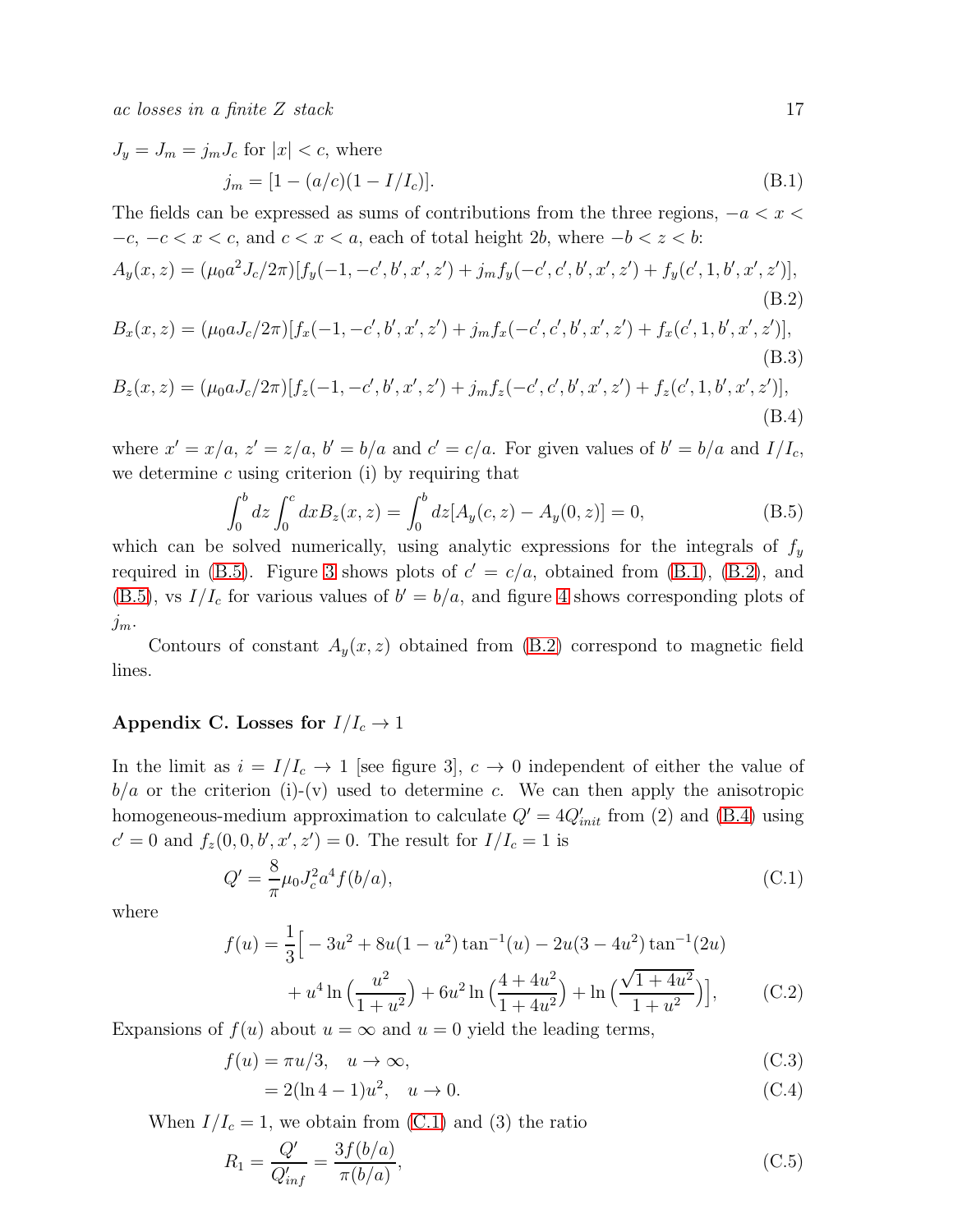which is plotted vs  $b/a$  as the upper curve in figure 15. When  $I/I_c = 1$  and  $b/a \rightarrow \infty$ , we find from [\(C.3\)](#page-16-5) and [\(C.5\)](#page-16-2) that  $Q'/Q'_{inf} \to 1$ , as expected. When  $I/I_c = 1$  and  $b/a \rightarrow 0$ , we find from [\(C.1\)](#page-16-4), [\(C.4\)](#page-16-5), and [\(5\)](#page-12-1) that  $Q'/Q'_{strip} \rightarrow 1$ .

# Appendix D. Losses for  $I/I_c \rightarrow 0$

According to the above anisotropic homogeneous-medium approximation with c independent of z, the ac loss per cycle per unit length  $Q' = 4Q'_{init}$  [\(2\)](#page-4-0) is proportional to  $(I/I_c)^3$  in the limit as  $i = I/I_c \to 0$ . In this limit we have  $c' = 1 - \epsilon$  and [from [\(B.1\)](#page-16-1)]  $j_m = i - \epsilon$  to first order in  $\epsilon$ , where  $\epsilon = ki$  and k is a constant of order unity  $(k < 1)$ , which depends upon the criterion used to determine c. By expanding  $f_y$  in [\(B.2\)](#page-16-3) or  $f_z$ in [\(B.4\)](#page-16-3) to first order in  $\epsilon$  and carrying out the integration in [\(B.5\)](#page-16-0), we obtain for the value of  $k$  using criterion (i)

<span id="page-17-2"></span>
$$
k_i = [8\pi b'^3 - 48b'^2 \ln 2 - 16b'(3 - b'^2) \tan^{-1} b' + 8b'(3 - 4b'^2) \tan^{-1}(2b') + 8(1 - 3b'^2) \ln(1 + b'^2) - 2(1 - 12b'^2) \ln(1 + 4b'^2)]/ [8\pi b'^3 + 16b'^3 \tan^{-1} b' - 8b'(3 + 4b'^2) \tan^{-1}(2b') + 12b'^2 \ln(b'^2) - 4(1 + 3b'^2) \ln(1 + b'^2) + 4 \ln(1 + 4b'^2)]. \tag{D.1}
$$

Similarly, by expanding  $f_z$  in [\(B.4\)](#page-16-3) to first order in  $\epsilon$  and setting  $B_z(c, 0) = 0$ , we obtain for criterion (ii)

<span id="page-17-3"></span>
$$
k_{ii} = \frac{4 \tan^{-1}(b'/2) + b' \ln(1 + 4/b'^2)}{\pi + 2 \tan^{-1}(b'/2) + b' \ln(1 + 4/b'^2)}.
$$
 (D.2)

Carrying out the integration required in [\(2\)](#page-4-0), we obtain in the limit as  $i = I/I_c \rightarrow 0$ ,

<span id="page-17-1"></span>
$$
Q' = \frac{4}{\pi} \mu_0 J_c^2 a^4 g(k, b') (I/I_c)^3,
$$
\n(D.3)

where

$$
g(k, b') = [4b' \tan^{-1} b' + b'^2 \ln(1 + 1/b'^2) - \ln(1 + b'^2)]k^2
$$
  
 
$$
- [\pi b'/3 + 2b' \tan^{-1} b' + b'^2 \ln(1 + 1/b'^2)]k^3.
$$
 (D.4)

The ratio of the result in  $(D.3)$  to  $Q'_{inf}$  [\(3\)](#page-4-1) is

<span id="page-17-0"></span>
$$
R_0 = \frac{Q'}{Q'_{inf}} = \frac{3}{2\pi} \frac{g(k, b')}{b'},
$$
\n(D.5)

which is plotted as the lower curves in figure 15 for two of the criteria  $[$ (i) solid and (ii) dashed] used to determine the constant c. As  $b' \to \infty$ ,  $k_i \to 1$ ,  $k_{ii} \to 1$ , and  $R_0 \to 1$  for both criteria, and as  $b' \to 0$ ,  $k_i \to 0$ ,  $k_{ii} \to 0$ , and  $R_0 \to 0$  for both criteria. However, for very small values of  $b'$ , where the present approach is not accurate, the value of  $R_0$ for  $k = k_i$  is negative for  $0 < b' < 0.0457$ , an unphysical result.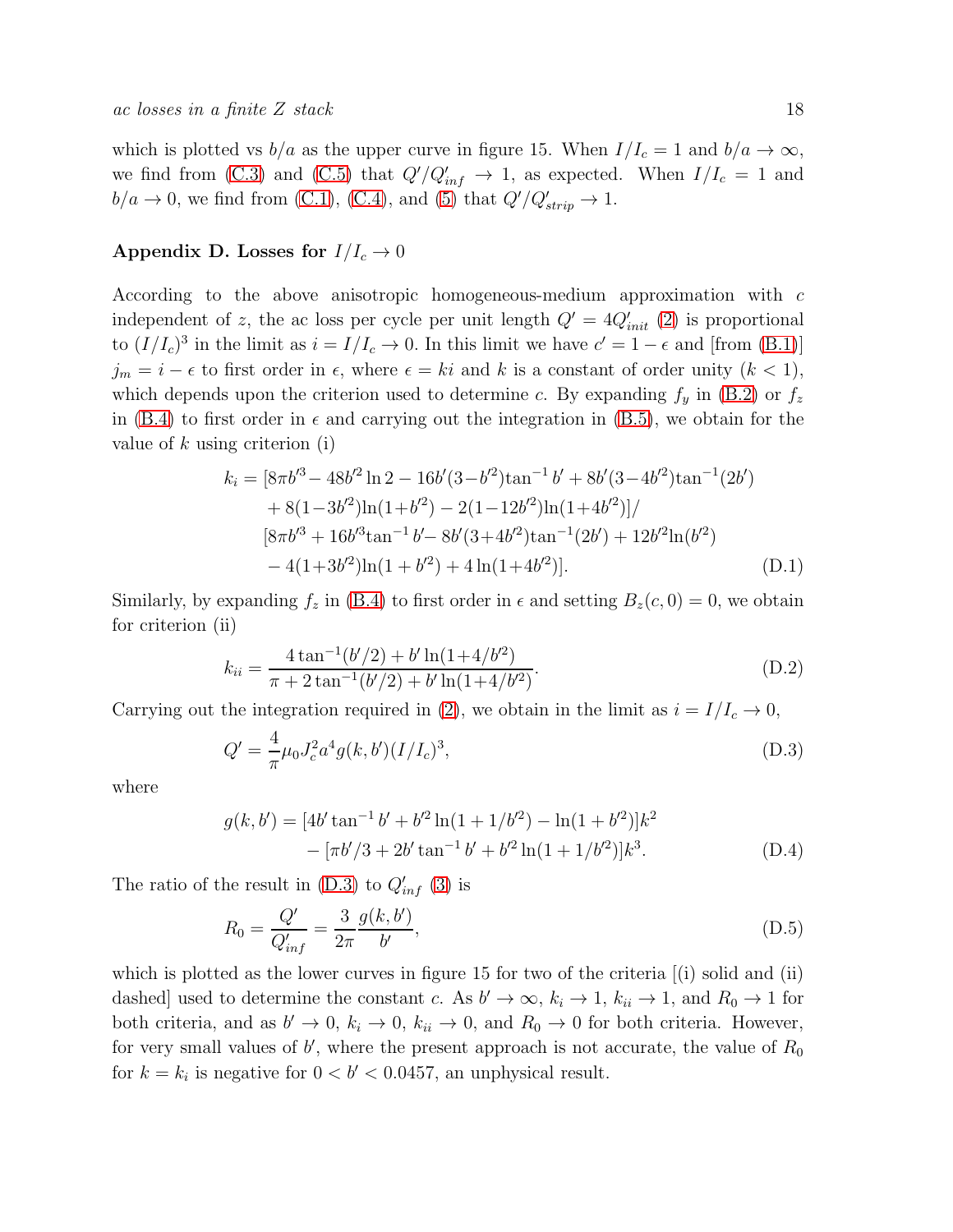## Appendix E. Contribution to the losses from the middle region,  $|x| < c$

In the above sections we have calculated the ac losses in the outer regions  $(c < |x| < a)$ due to perpendicular magnetic flux ( $\propto B_z$ ) moving in and out from the edges of the tapes. We have so far neglected the ac losses in the middle region  $(|x| < c)$  due to parallel magnetic flux ( $\propto B_x$ ) moving in and out from the top and bottom surfaces of the tapes, on the assumption that these losses are very small. In this appendix we present equations that can be used to confirm that the losses in the middle region are indeed much smaller than those in the outer regions.

Consider the finite Z stack sketched in figure 1, and label the z coordinate of a given tape as  $z_n$ . For an odd number of tapes in the stack  $z_n = nD$ ,  $n = 0, \pm 1, \pm 2, \ldots$ , and for an even number of tapes  $z_n = \pm D/2$ ,  $\pm 3D/2$ ,  $\pm 5D/2$ ,.... In the middle region  $|x| < c$ , each tape carries an ac current of reduced amplitude  $j_m = J_m/J_c$ , normalized to the critical current density. However, since  $\partial B_x/\partial z = \mu_0 J_m$ , we have  $B_x = \mu_0 J_m z$ , such that the tape at  $z_n$  is also subject to an applied in-phase ac magnetic induction of amplitude  $\mu_0 J_m |z_n|$ . It is convenient to normalize this to the penetration field  $B_p = \mu_0 j_c d/2 = \mu_0 J_c D/2$ , such that the applied field has the reduced amplitude  $h_n = j_m |z_n|/(D/2).$ 

 $Q_v$ , the hysteretic loss per cycle per unit volume of a superconducting slab subjected to an ac parallel field of reduced amplitude  $h$  and an in-phase current of reduced amplitude  $i = \bar{j}/j_c < 1$ , has been calculated by Carr [\[18\]](#page-20-17), whose results can be expressed as

$$
Q_v = \frac{2B_p^2}{3\mu_0} f(h, i),
$$
 (E.1)

where

<span id="page-18-0"></span>
$$
f(h, i) = i^2(i + 3h), \ h \le i,
$$
\n(E.2)

$$
= h(h^2 + 3i^2), \ i \le h < 1,
$$
\n(E.3)

$$
= h(3 + i2) - 2(1 - i3) + \frac{6i^{2}(1 - i)^{2}}{(h - i)} - \frac{4i^{2}(1 - i)^{3}}{(h - i)^{2}}, \ h \ge 1.
$$
 (E.4)

 $q'_r$  $n'$ , the hysteretic loss in tape n per cycle per unit length due to the ac current and parallel field in the middle region  $(|x| < c)$  of the stack, can therefore be calculated from

$$
q'_n = Q_v 2cd = \frac{4B_p^2 cd}{3\mu_0} f(h_n, j_m),
$$
 (E.5)

and  $Q'_m$ , the total hysteretic loss per cycle per unit length of the Z stack due to the ac currents and parallel fields in the middle region  $(|x| < c)$ , can be obtained by carrying out the sum over all tapes,

$$
Q'_m = \sum_n q'_n. \tag{E.6}
$$

As can be seen from  $(E.2)-(E.4)$  $(E.2)-(E.4)$ , the appropriate expression for  $f(h_n, j_m)$  to be used in the sum depends upon the value of  $h_n$  relative to  $j_m$  and 1. The ratio of  $Q'_m$  to  $Q'_{inf}$  [\(3\)](#page-4-1)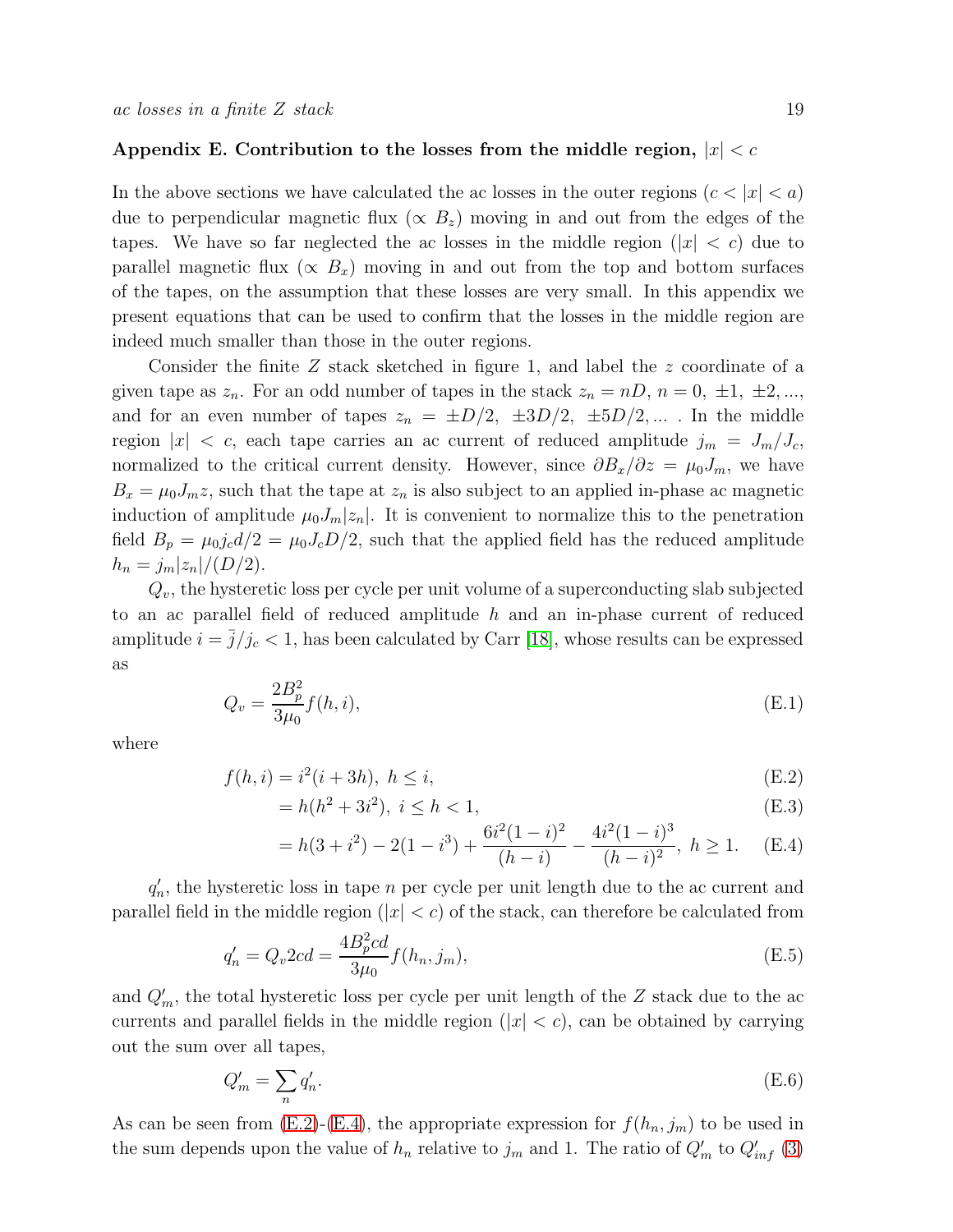

<span id="page-19-0"></span>**Figure E1.**  $R_{m0}$  (E.8), the contribution  $Q'_{m}$  (E.6) to the ac loss per cycle per unit length due to the middle region (|x| < c) of the Z stack, normalized to  $Q'_{inf}$  [\(3\)](#page-4-1), the ac loss per cycle per unit length for an equivalent cross section of an infinite slab, in the limit as  $I/I_c \to 0$ , vs N, the number of tapes in the stack, for  $d' = 2 \times 10^{-4}$ ,  $D' = 2 \times 10^{-2}$ , and  $N = 100b' = 100b/a$ . The results were calculated using two different criteria  $(i)$  solid and  $(ii)$  dashed] for calculating the parameter  $c$ .

is

$$
R_m = \frac{Q'_m}{Q'_{inf}} = \frac{cdD^2}{8a^3b(I/I_c)^3} \sum_n f(h_n, j_m).
$$
 (E.7)

Numerical evaluation shows that, in contrast to the behavior of  $R_0$  and  $R_1$  shown in figure 15,  $R_m$  is a monotonically *decreasing* function of  $I/I_c$  with its maximum value at  $I/I_c = 0$ , given (for an even number N of tapes) by

$$
R_{m0} = d'D'N(N^2 + 4)(1 - k)^3/16,
$$
\n(E.8)

where  $d' = d/a$ ,  $D' = D/a$ , and k [see [\(D.1\)](#page-17-2) and [\(D.2\)](#page-17-3)] depends upon the criterion used to determine c. To estimate the order of magnitude of the middle-region losses we use the following assumptions:  $2a = 10$  mm,  $D = 100 \mu$ m,  $d = 1 \mu$ m,  $2b = ND$ , such that  $d' = 2 \times 10^{-4}$ ,  $D' = 2 \times 10^{-2}$ , and  $N = 100b' = 100b/a$ . Shown in figure [E1](#page-19-0) is a plot of  $R_{m0}$  vs N, the number of tapes in the stack, for the two criteria [(i) solid and (ii) dashed we have used to calculate c. Figure [E2,](#page-20-18) calculated for  $b' = 1$ , shows the general behavior of how the ratio  $R_m/R_{m0}$  depends upon  $I/I_c$ . This ratio has its maximum as  $I/I_c \to 0$ , where  $c' = c/a \to 1$ , but vanishes as  $I/I_c \to 1$ , where  $c' = c/a \to 0$ . Although both criteria (i) and (ii) for choosing  $c$  were used to calculate this ratio, the two curves are indistinguishable on this plot. Comparing figures [E1](#page-19-0) and [E2](#page-20-18) for the middle-region losses with figures 14 and 15 for the outer-region losses, we see that for  $I/I_c > 0.2$ the hysteretic losses from the middle region of the stack  $|x| < c$  are typically at least two orders of magnitude smaller than those from the edges of the tapes. Howeover, in the limit as  $I/I_c \rightarrow 0$ , where the middle region includes nearly the entire volume and the outer regions shrink to zero, the middle-region losses become more important but still remain relatively small. In summary, these results confirm that for  $I/I_c > 0.2$  the hysteretic losses from the middle region of the stack  $|x| < c$  are typically several orders of magnitude smaller than those from the edges of the tapes.